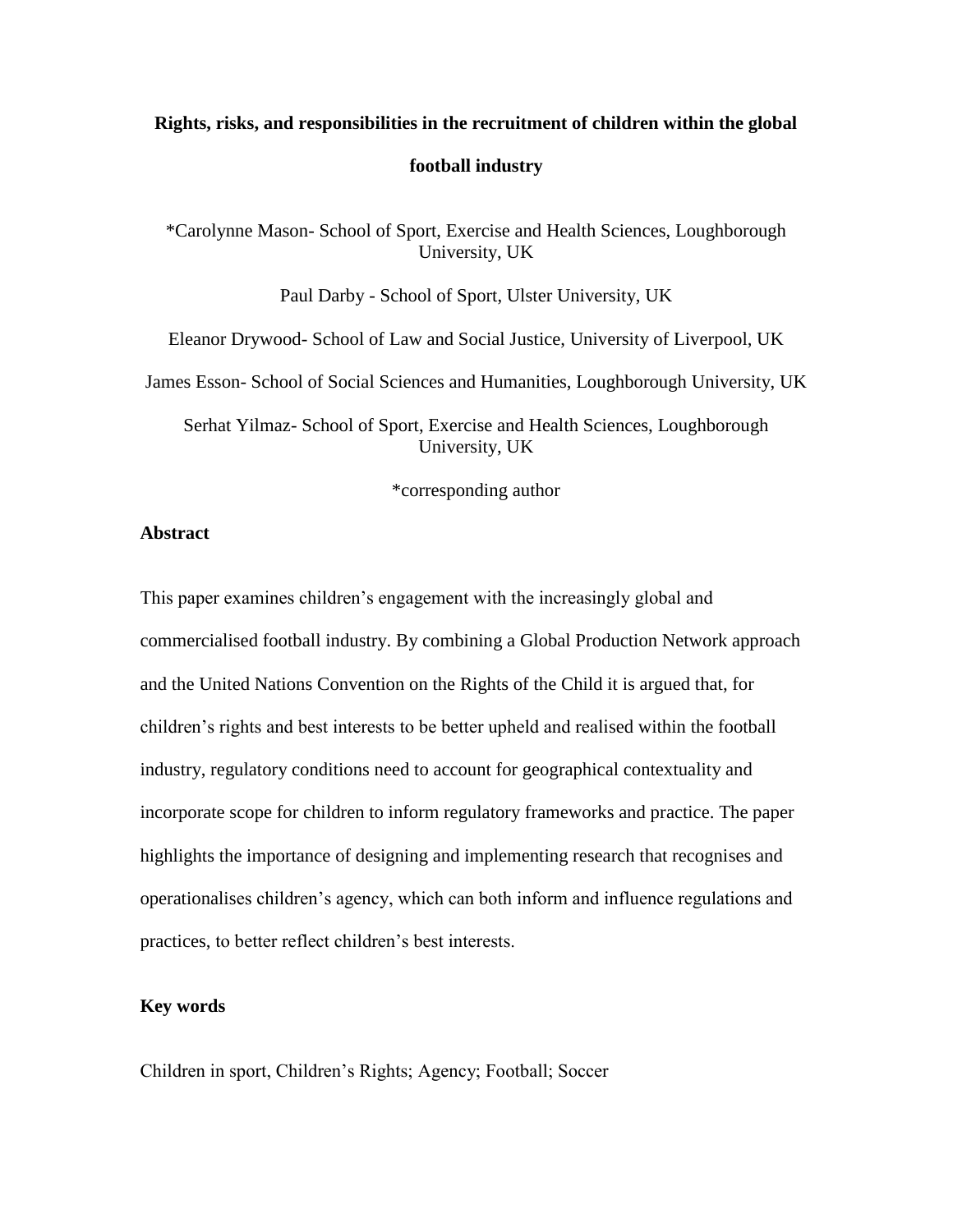### **1. Introduction**

Football is routinely described as a global industry (Giulianotti and Robinson, 2009). Beyond the growth and scale of the commercial revenues that it generates, the sociocultural reach and appeal of the game around the world, aided by media broadcasting, positions it as one of the most significant global cultural practices of our time. Children have long been trained for, and contracted to, work in the football industry (Pitchford *et al.* 2004). But the intensification of football's economic and cultural impact has resulted in the demand for, and recruitment of, talented labour becoming increasingly transnational, liberalised, competitive, speculative and oriented around children (Campbell, 2011; Akindes, 2013; Meneses, 2013; Agergaard and Tiesler, 2014). These changes have been accompanied by heightened concerns around the welfare and rights of children within football despite increased regulations which aim to protect them (Donnelly and Petherick, 2004; Brackenridge *et al.* 2006; Darby *et al.* 2007).

Academic research and recent media revelations have documented how engagement with the football industry can expose children to emotional and physical harm, sexual abuse, financial exploitation and human trafficking, and in so doing contravene or impinge their rights as enshrined in the United Nations Convention on the Rights of the Child (UNCRC) (Lembo, 2011; Esson, 2015a; Stafford *et al.* 2015; Elliasson, 2017; Yilmaz *et al.* 2018). The realisation that encounters between children and the football industry remain far from unproblematic has given rise to an ongoing debate involving international, regional and national governing bodies of the game, sport and non-sport NGOs, politicians, the media and the United Nations around how best to ensure that the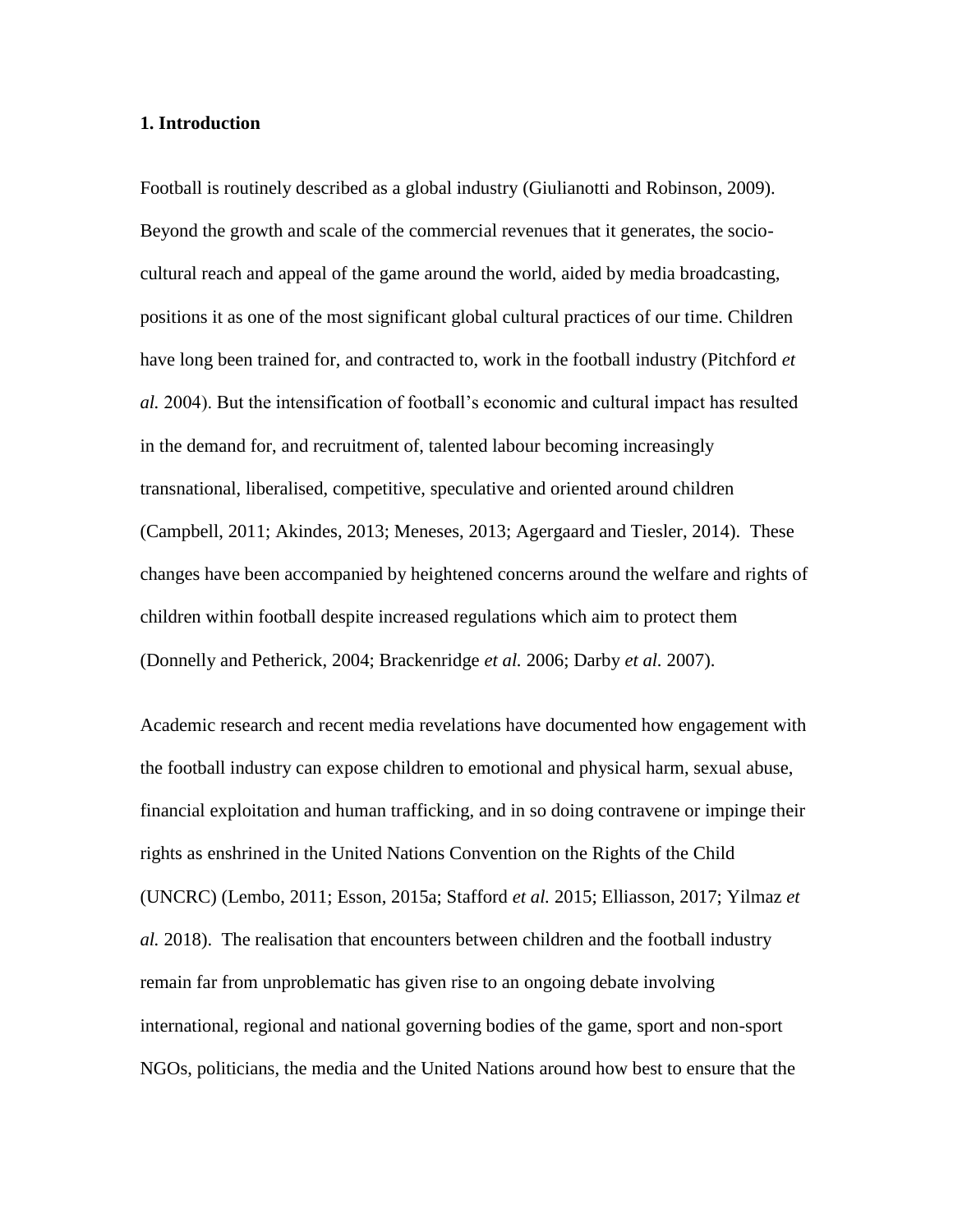interests and well-being of young football players are adequately protected and risks to their rights and welfare are identified and addressed (Donnelly and Petherick, 2004; Lindberg, 2006; European Commission, 2007).

This article intervenes in this debate by arguing that for children's rights to be protected and realized within the football industry, the regulatory instruments that govern their journeys need to recognize geographical contextuality and incorporate scope for children to inform regulatory development and practice. In building this argument we firstly conceive of the development of young talent for the professional football industry as occurring within global production networks (GPNs) (Darby, 2013). The GPN framework enables the experiences of children within football to be drawn out in ways that illustrate their connectedness to a range of actors and highlights the impact of those actors upon children's experiences within the complex world of football recruitment. We then draw on the United Nations Convention on the Rights of the Child (UNCRC) as a framework for understanding the broad scope of children's rights and as a tool for auditing the football industry's GPNs in order to identify potential sites of rightsviolation.

By drawing on both the GPN framework and the UNCRC we are able examine tensions that currently exist between football's recruitment practices and the realization of children's rights. Whilst acknowledging that children's journeys through football's GPN provide opportunities for the realization of their rights we demonstrate that these journeys also potentially expose them to a range of rights violation risks. Through auditing this social phenomenon utilising both the GPN and the UNCRC frameworks, this article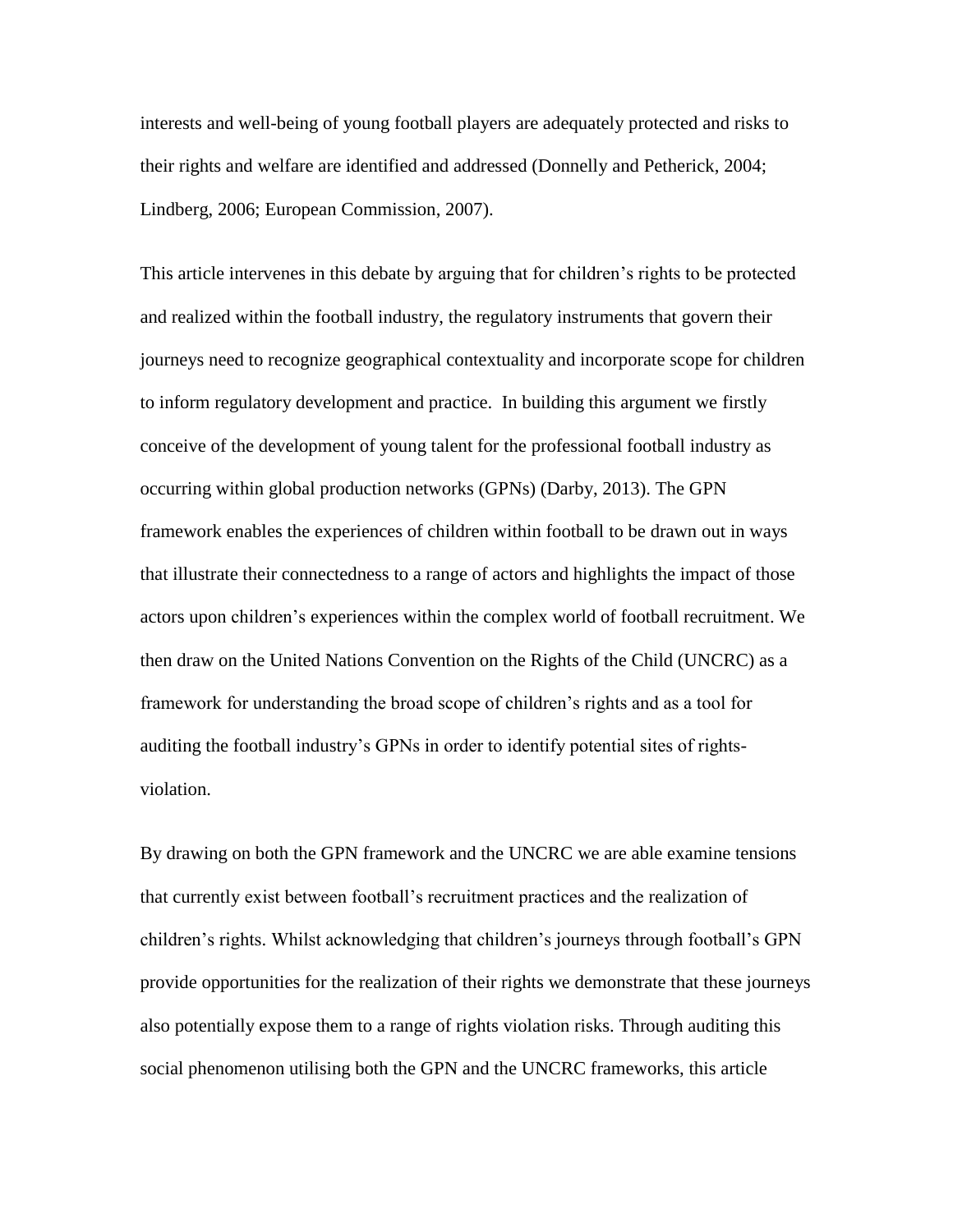connects to wider debates in the field of childhood studies particularly around tensions that exist between children's agency and the need to protect children within a global context (Miljeteig, 1999).

We begin the article by outlining children's engagement with recruitment processes within the football industry as occurring within GPN nodes. We then explore four sites of interaction between these nodes and children's rights using UNCRC articles and principles which are particularly pertinent to recruitment practices in football: the right to be protected from economic exploitation (i); the right to be protected from violence, abuse, maltreatment and exploitation (ii); rights to survival and development, education, health and family life (iii) and the need to balance the child's best interests with their right to have their voice heard (iv). We conclude the article by highlighting the importance of designing and implementing research that both recognizes and operationalizes children's agency in order to inform and influence regulatory frameworks and practices.

### **2. Children's engagement and recruitment in the global football industry**

At the turn of the  $21^{st}$  century it was suggested that 'almost half the 40 articles dealing directly with children's rights are occasionally or routinely violated when we consider children's involvement…with sports' (Donnelly and Petherick 2004; 301). However, the interactions between children's rights and football recruitment processes are relatively underexplored (Drywood, 2016). This is despite significant numbers of children around the world being enmeshed in a wide range of networks, engaging with a variety of key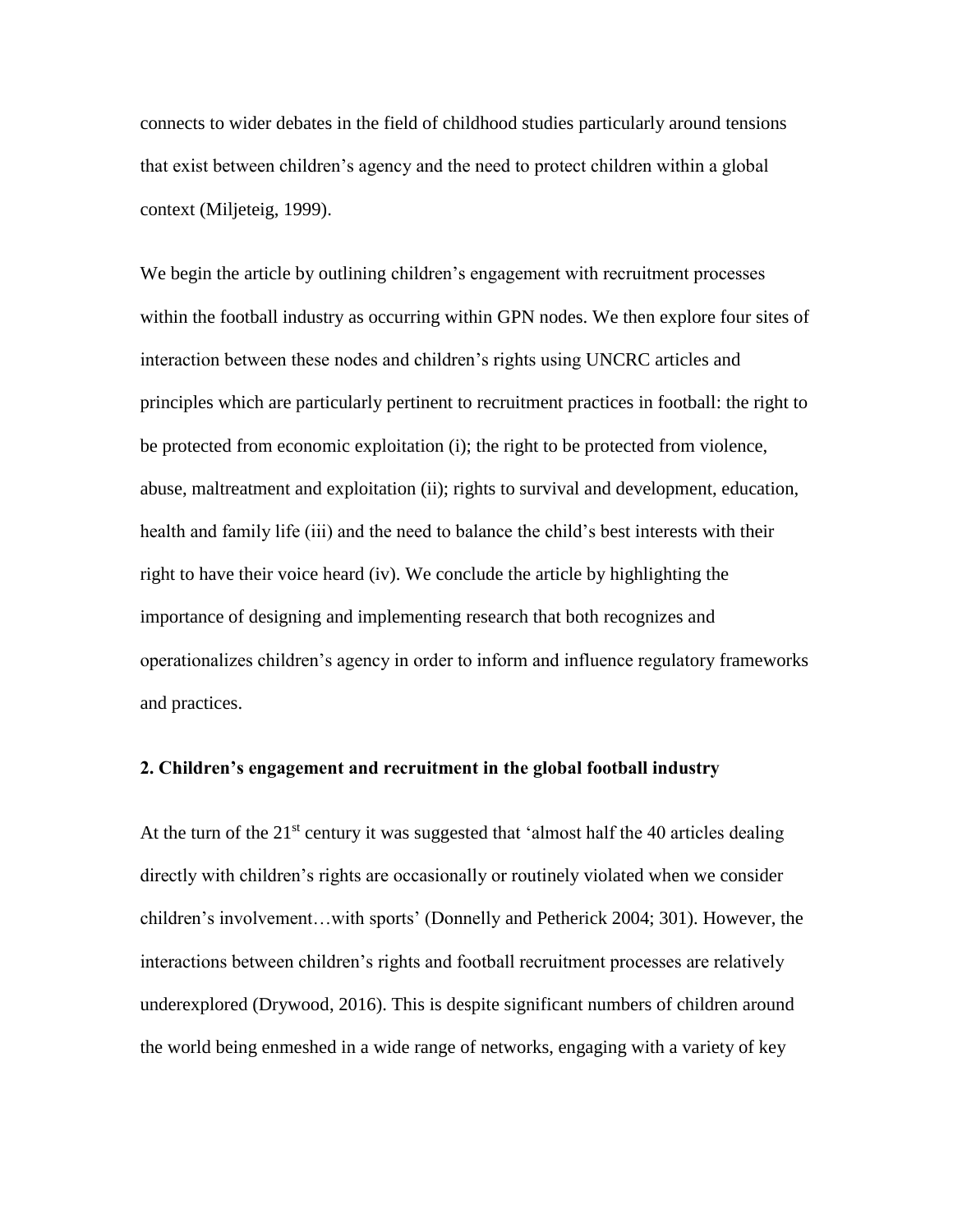actors and stakeholders and experiencing an assortment of mechanisms that may lead to their entry as contracted workers in the global football labour market (Darby *et al*. 2018).

In unpacking these networks and understanding where child rights violations in football potentially occur, we build on previous work that examined the development of young talent as occurring within global production networks (GPNs) (Darby, 2013). GPNs, defined as 'the nexus of interconnected functions and operations through which goods and services are produced, distributed and consumed', (Henderson *et al*., 2002) allow us to contend that the trajectory of children who progress from informal, localized versions of the game to its professional ranks takes them through six key nodes. These nodes are represented in Figure 1 below.



**Figure 1. Football's Global Production Network**

Early exposure to informal football (Node 1) represents the common entry point for children's engagement with football. This occurs at an early age, involves informal play with peers, siblings or parents in a variety of settings, and is linked to the pervasiveness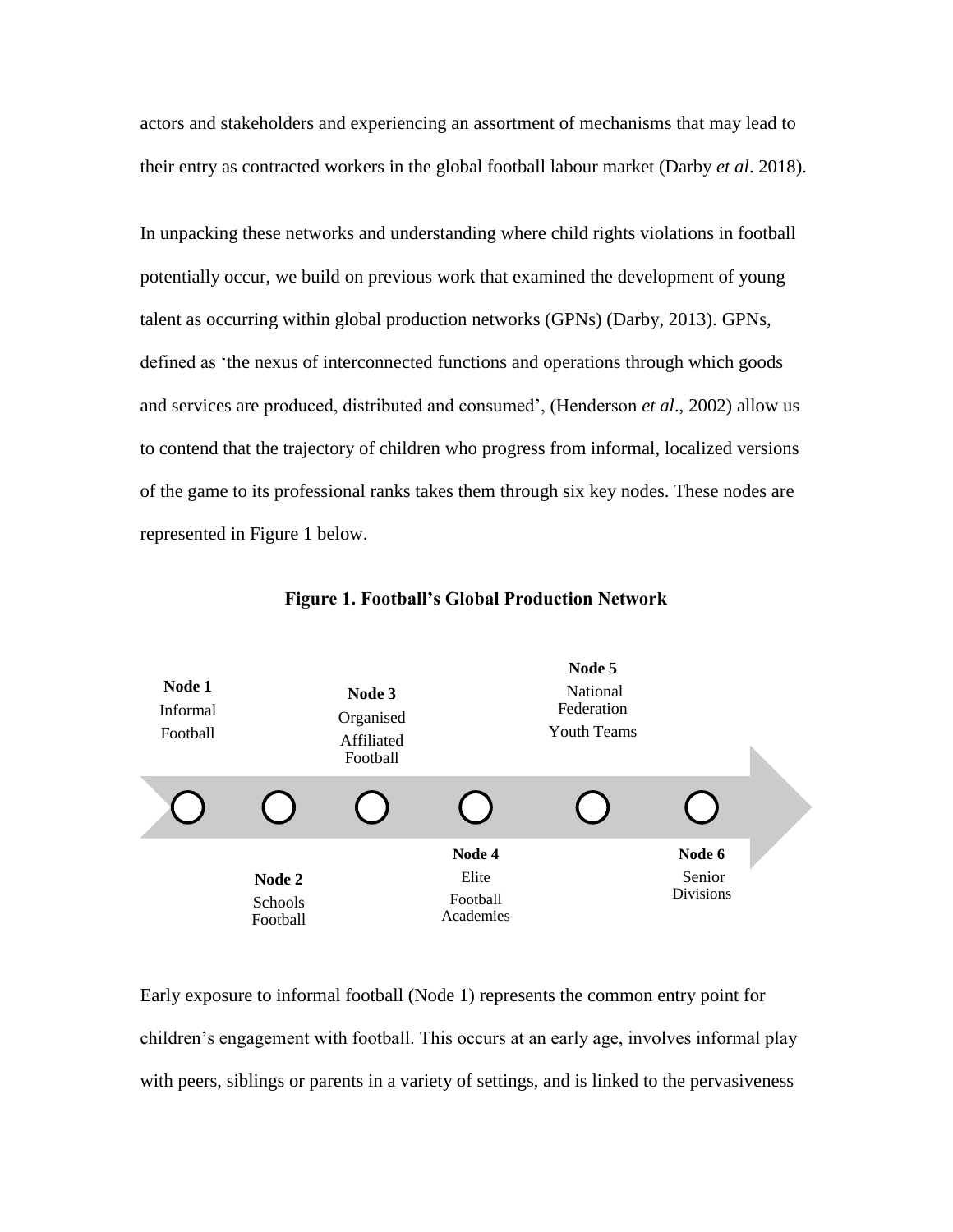of football around the world and the opportunities it offers for physical activity and enjoyment. It is also still the case that schools (Node 2) provide an important entry point into sport and physical activity for children (Hardman, 2008) despite geographical variance in the status of Physical Education (PE) in education systems around the world. The popularity of football globally is such that this sport features prominently in both PE curricula and in inter-school competition around the world. These incipient sites of interaction sit outside the more formalized, structured elements of football (Node 3), yet they are crucial in determining the flow of young players into the game's GPNs (Darby, 2013; Poli, 2005a). The actors that children encounter here such as teachers, coaches, and family mentors, play a crucial role in influencing early experiences and motivations to pursue a professional career in the game. Some actors will have relationships with clubs or intermediaries that facilitate identified children's entry into those nodes that are explicitly oriented around producing professional players and it is these children that are the focus of this paper.

Node 3 runs alongside elite youth football structures which are characterized by a more performance*-*oriented environment focused on producing professional players. There is permeability here with young players being channelled towards, and recruited into, these structures through their engagement with amateur youth football. The increased global dominance of football is demonstrated by recent developments in countries where football has traditionally not featured in education systems including South Korea, China and Japan (cf. Light, 2007; Duerden, 2012; Lee, 2015).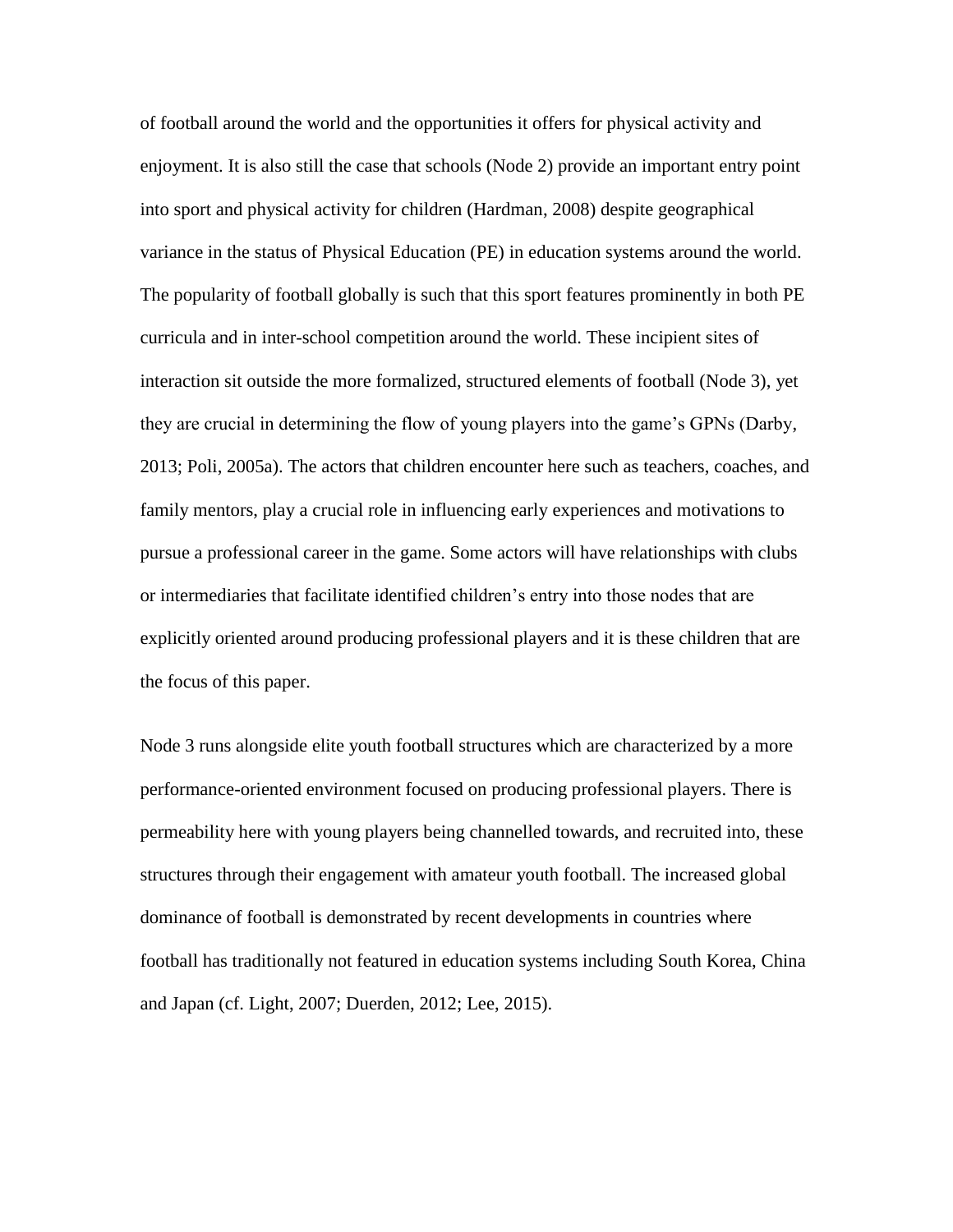Football academies (Node 4), defined as facilities or programmes that aim to identify, develop and often export talent for the professional game, are a critical node in football GPNs (Darby *et al.* 2007) as it was recently revealed that 55% of under-18 players with a professional contract had entered the professional game through an academy (FIFPro, 2016). There is considerable variance, internationally, in how football academies are structured and operate and how they engage young players. All have a primary focus on football training, but many also require children to attend school, either on-site or in local schools. Some are entirely residential and involve players living at the academy facility away from the parental home. Others will be non-residential and young players will continue to live at home while making frequent visits to the academy facility to train and play matches. Some academies require players to train on a part-time or time limited basis while others are full-time and year-round.

Most professional European football clubs have their own academy. The minimum age at which clubs can recruit varies across different national contexts but in England for example, where the minimum age is nine, many clubs operate affiliated development programmes which cater for younger players. Thus, in practice, the reach of professional clubs often extends to children of any age. The further players progress through the academy system, the more intensive the demands and commitment becomes. Beyond facilitating the recruitment and development of domestic talent, there are myriad academies that operate more transnationally and produce talent in one national context with the aim of exporting it to another. These academies are particularly prominent throughout Africa and Latin America (Darby *et al.* 2007; Poli and Besson, 2011; Trumper and Wong, 2011; Rial, 2014). Alongside the more organised segments of the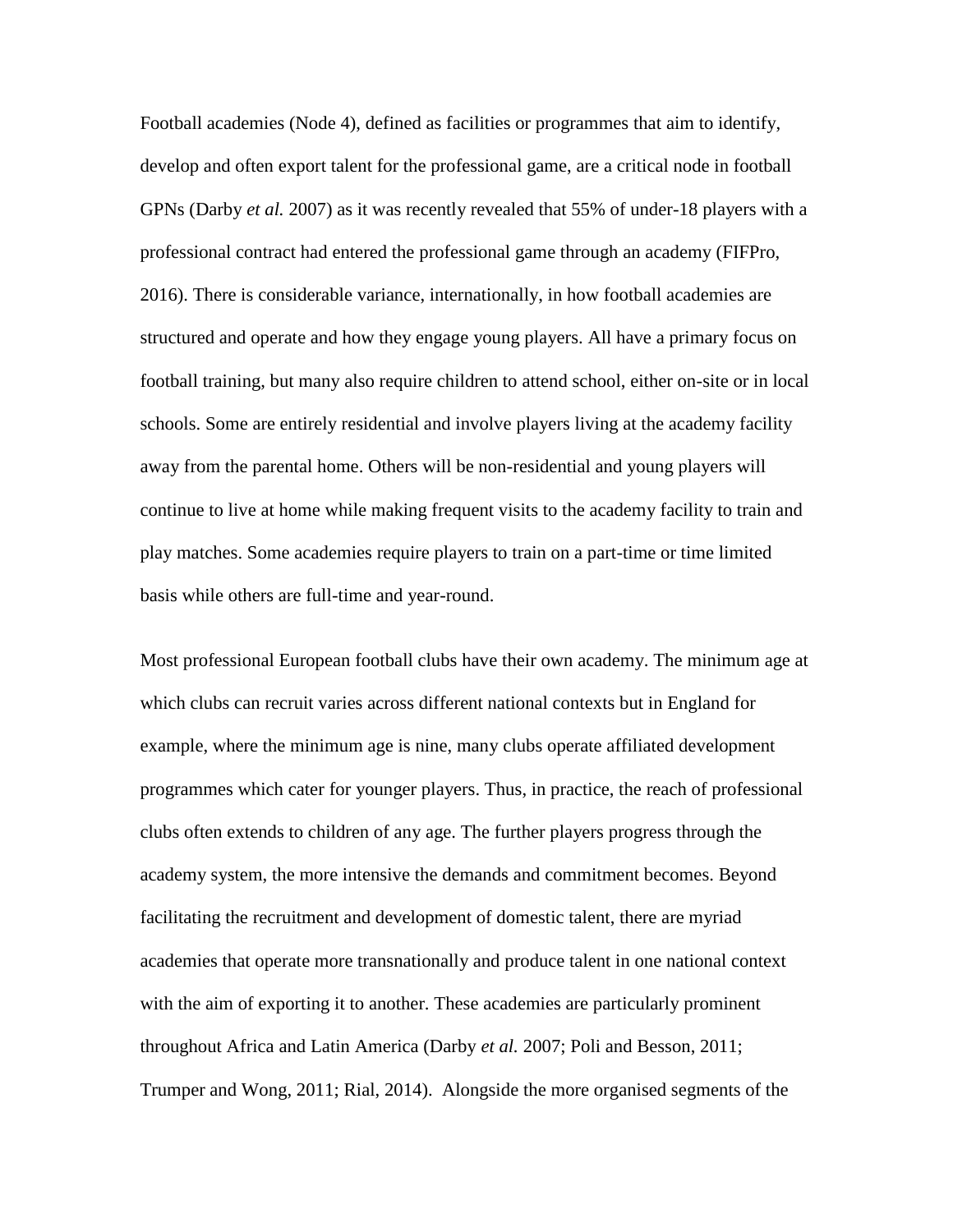academy system in Africa and Latin America, there are a range of improvised, nonaffiliated set-ups run by local entrepreneurs that seek to produce players for the domestic and international market (Melero and Sorion, 2012; Robalinho, 2013; Lindholm, 2016).

Football academies are also increasingly prominent as part of the Chinese government's drive to turn the country into a football superpower by 2050. For example, in 2012 Guangzhou Evergrande, China's most successful club, opened a \$185 million football academy in rural southern China catering for 2,400 boarding students (Beech, 2014). A \$9 million facility based in Hainan also opened its doors to 1000 children from ages 6 and upwards in 2017 (Phillips, 2017). The growth in youth football academies as part of state aspirations to build footballing prowess has also been prominent in Qatar where the multisport Aspire Academy has a strong emphasis on football. The Doha based football program has been operating since 2004 and caters for Qatari youth aged between 12-18. However, it also operates transnationally through its 'Aspire Football Dreams' (AFD) project which since 2007 has recruited 20 players each year, mainly from Africa, most of whom are placed at Aspire's sister facility in Senegal (Abbot, 2018). Academies are pivotal in the training of young players for a career as a professional footballer. Nevertheless, it is important to note that the development of young players is augmented by national football federations (Node 5), some of whom operate national football centres of excellence oriented around training players for national youth teams and ultimately for senior national squads.

From the perspective of clubs, producing a talented player who graduates from its youth academy into the first team is a cheap, albeit labour intensive, method of filling player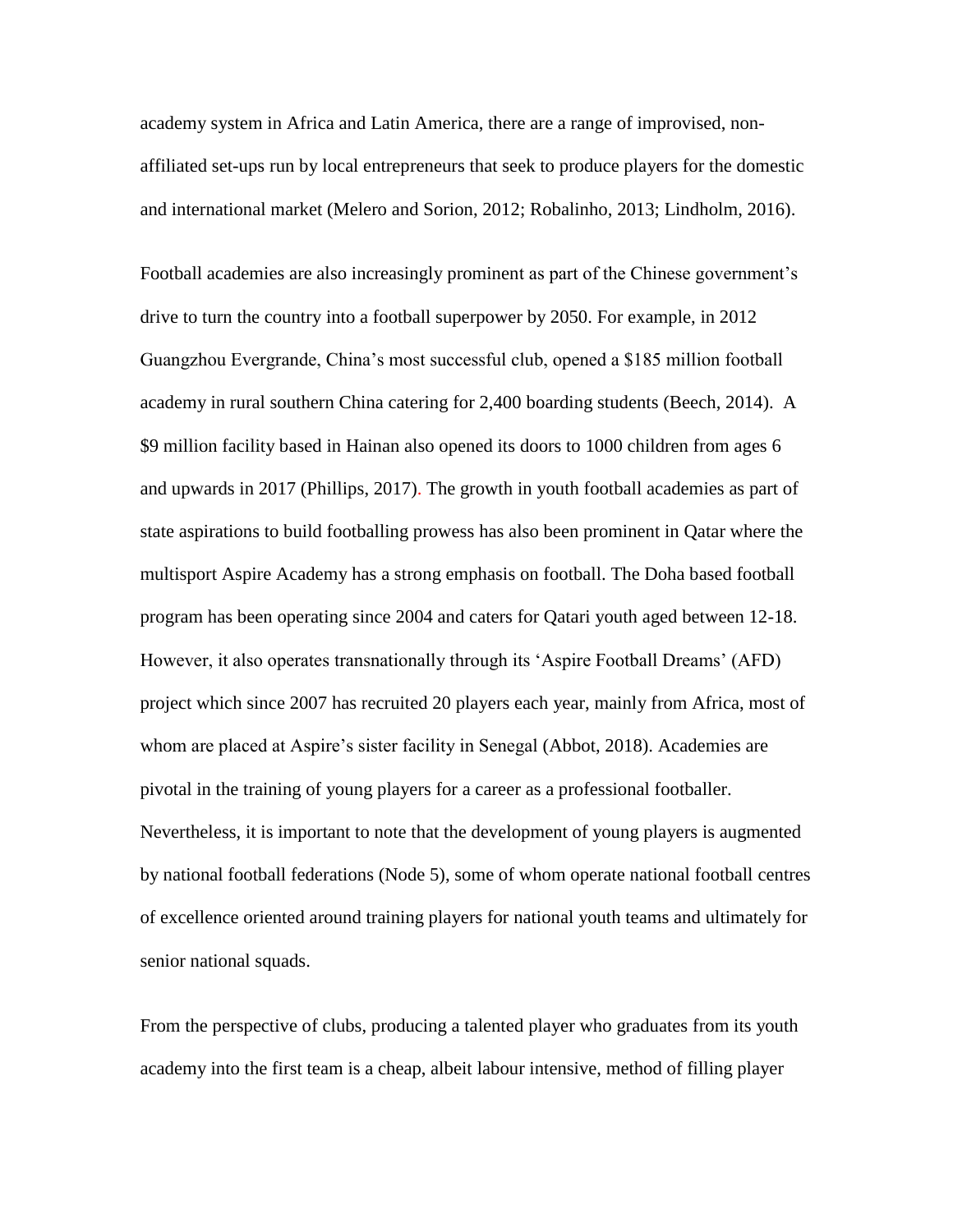rosters which can potentially save millions of dollars on transfer fees. Identifying and monitoring young players as potential recruits is another common approach employed by clubs to build their squads in a cost-efficient manner and many clubs tend to operate in some of the lesser developed football regions in order to minimize labour costs and potentially maximize 'sell-on' values. However, it should also be noted that academy training does not automatically produce a finished player capable of sustaining a professional career. In the majority of cases players do not fulfil their ambitions, even those trained at the best equipped academies with direct channels to international football markets. Most young players are released during their academy training or do not progress through particular milestones and receive scant support to deal with the emotional and material difficulties that result (Weedon, 2014; Calvin, 2017; Van der Meij *et al.* 2017).

From this review of children's recruitment into football's GPNs, a number of key themes emerge: the pervasive nature of football in the lives of children, via both formal and informal structures; the complex web of actors (parents, coaches, intermediaries) who facilitate, or hinder, children's football journeys; the cultural and economic capital of football – as an investment for emerging superpowers, as a route out of poverty for children and their families, and the continual search for assets by clubs; and, finally, the precarity of journeys through football's GPNs for many children.

Whilst the GPN is useful in describing children's journeys it tends to prioritize the voracious appetite of the football industry as its frame of reference. Regulatory frameworks exist in order to protect children within football recruitment practices but the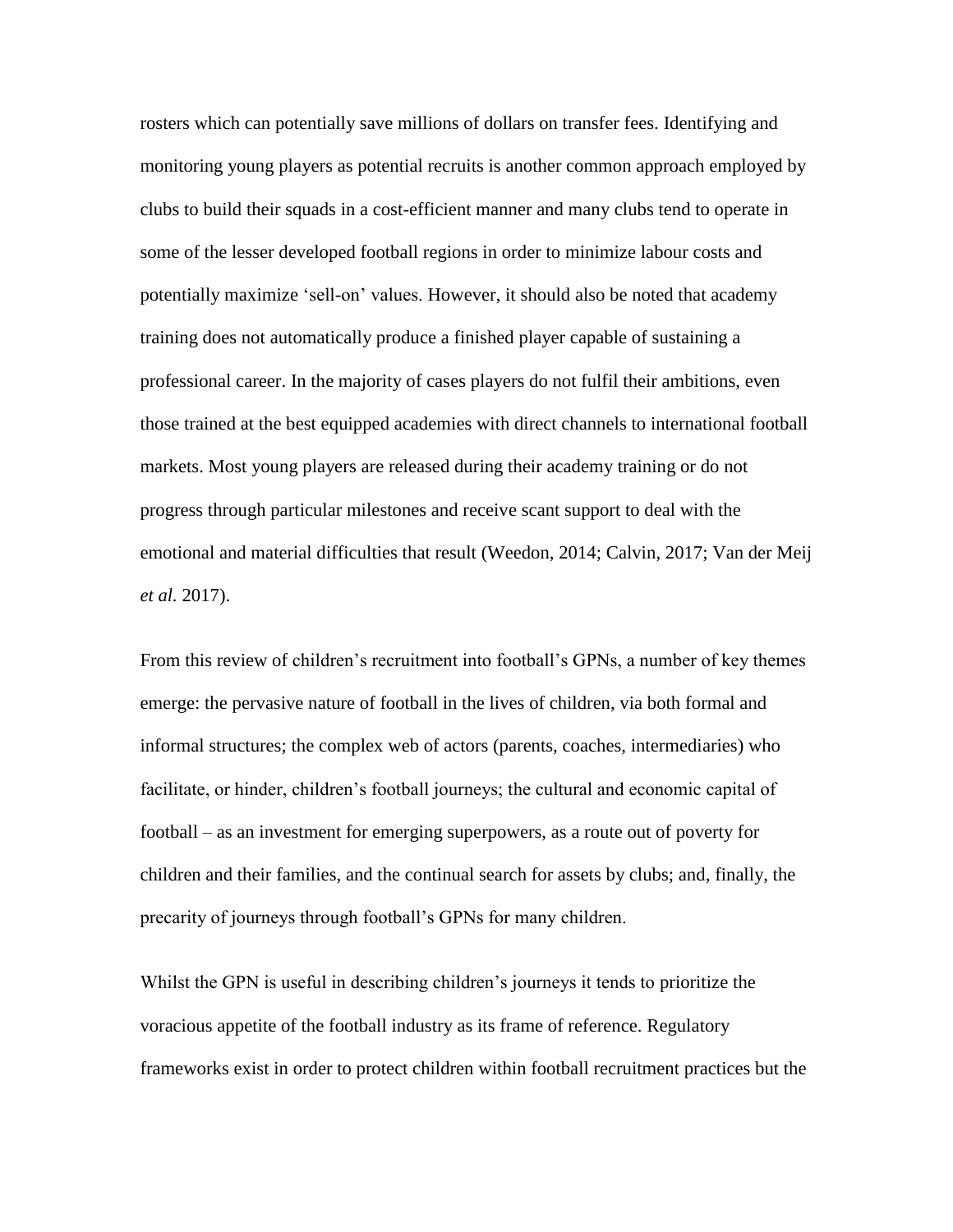effectiveness of these in realizing a broad spectrum of children's rights have been questioned (Yilmaz *et al.* 2018). In order to redress this the UNCRC is utilized here to audit recruitment practices within the football industry's GPN.

### **3. A child-rights audit of recruitment practices within football's GPN**

The UNCRC defines a 'child' as every human being under the age of 18 years (Article 1) and recognizes rights held by children in key areas of their lives. The UNCRC was selected for the current analysis<sup>1</sup> because it enumerates wide-ranging and globally accepted standards of children's rights and most crucially it recognizes children as subjects and holders of human rights. Underpinning these rights are four cross-cutting principles which are to be applied when making decisions that affect children, or when elaborating laws and policies which impact upon them. These are: that primary consideration must be given to the best interests of the child in all actions affecting them (Article 3(1); that the child has a right to participation in all matters affecting them, in accordance with their age and maturity (Article 12); that the child has a right to survival and development (Article 6), and; that the child has a right to non-discrimination (Article

 $\overline{a}$ 

<sup>&</sup>lt;sup>1</sup> 'This, of course, does not mean that the UNCRC has not attracted criticism over the years for, inter alia: its western-centric nature; its focus upon rights and not duties; its (alleged) encroachment upon parental rights; its (apparent) incompatibility with feminism; its treatment of children as (allegedly over-) rational beings. See Priscilla Alderson, 'Common Criticisms of Children's Rights and 25 Years of the IJCR' (2017) International Journal of Children's Rights 25 (2) 307-319 for a summary of these critiques.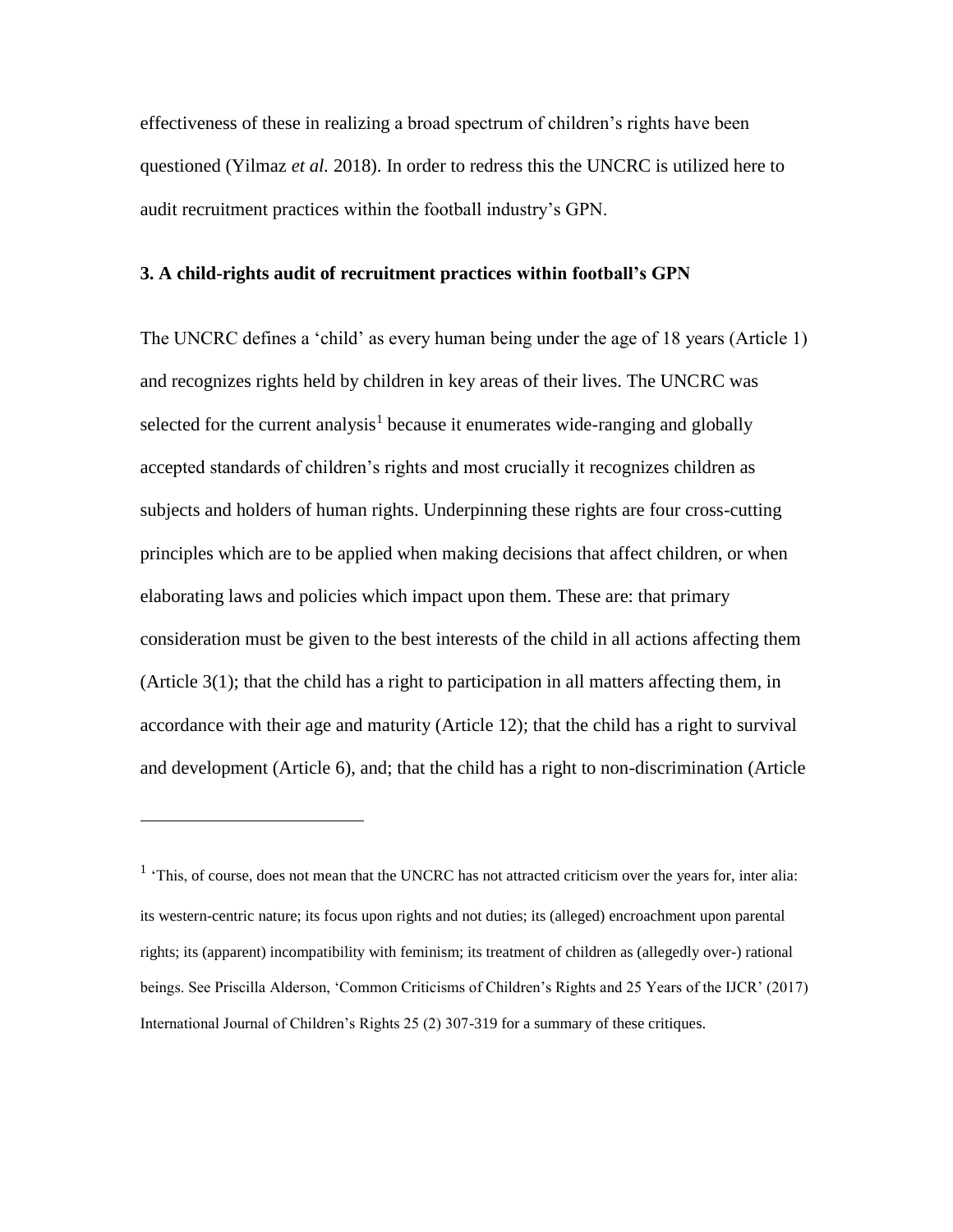2). We acknowledge that an audit based on the UNCRC should be sensitive to the cultural context in which children grow up and should demonstrate an understanding of why actors behave as they do within this environment (Shrestha and Giron, 2006).

In the discussion that follows we use the UNCRC to audit potential children's rights violations arising from the nodes most closely aligned to recruitment specifically for the football industry outlined in our GPN summary above these being academies, youth and adult teams. The discussion focuses on four key sites of interaction between football's global recruitment practices and the potential violation of children's rights namely: the right to be protected from economic exploitation (i); the right to be protected from violence, abuse, maltreatment and exploitation (ii); rights to survival and development, education, health and family life (iii) and the need to balance the child's best interests with their right to have their voice heard (iv).

#### *3.1 Children's right to be protected from economic exploitation*

At the heart of the operation of football's GPNs are questions around economic exploitation of children. Article 32 of the UNCRC recognizes the right of the child to be protected from economic exploitation and from performing any work that is likely to be hazardous, to interfere with the child's education, or to be harmful to the child's health or physical, mental, spiritual, moral or social development. The most sinister football recruitment practices will be addressed further below, but even the mere practice of paying children to play football raises questions around the compatibility of child labour with Article 32 UNCRC. Beyond the basic requirement to protect children from economic exploitation, the UNCRC goes on to require that state parties may set a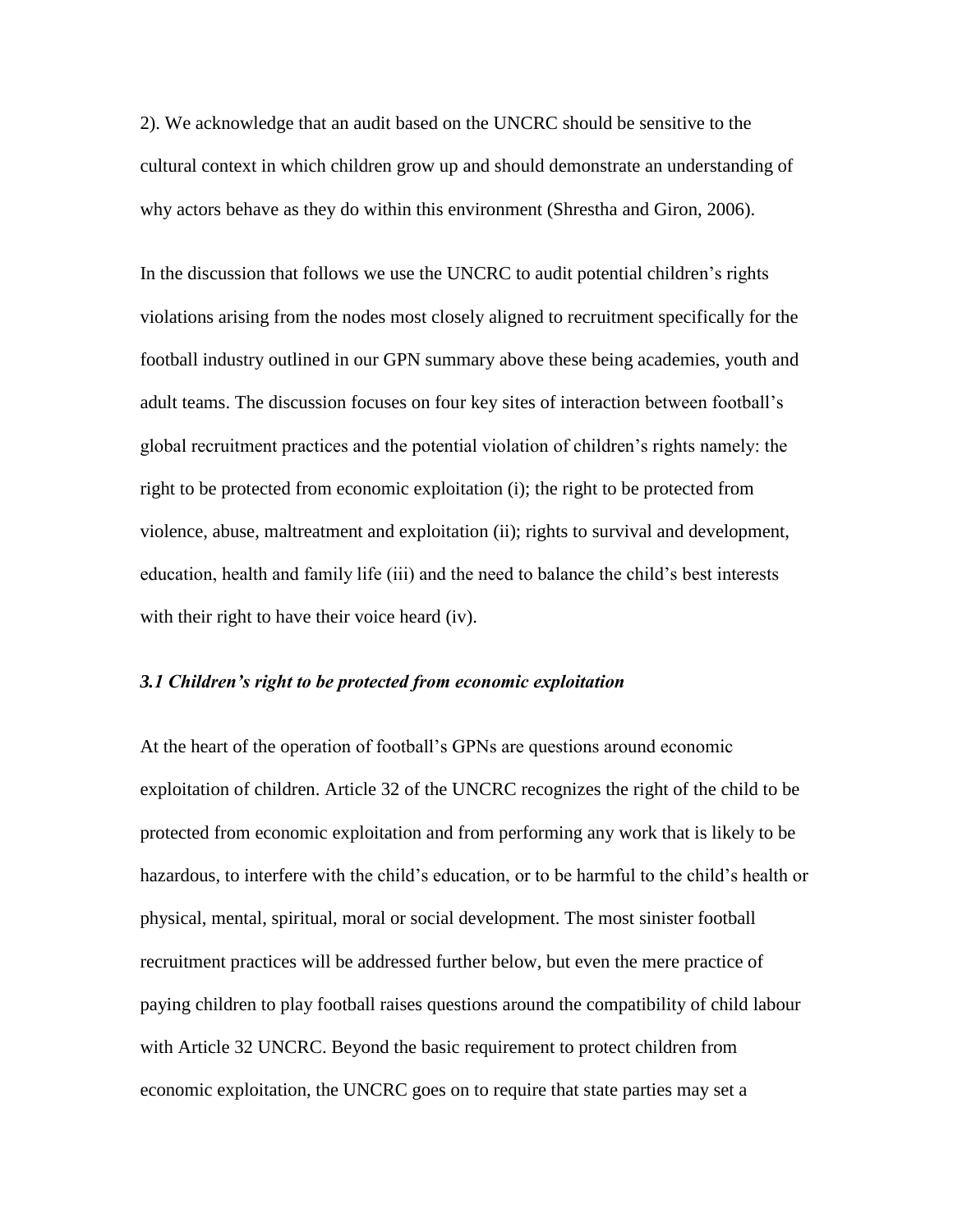minimum age for admission to employment (Article 32(1)). Legally, professional footballers are recognized as employed workers so fall within labour legislation, but in many jurisdictions' exceptions to limitations on children's work are found where the employment is for the purposes of cultural and sporting activities, or where there is a vocational element. This means that in many parts of the world an academy scholarship falls outside the protection of any ban on the employment of children, because it falls within the sporting arena and contains educational elements.

There are many aspects of football's global production network that are inconsistent with Article 32 of the UNCRC. Academy players become club 'assets' from the age of 9 (or even younger), with investment in training and education justified based on the commercial gain they may bring to the club in the future, at a level and intensity which is linked to the sporting potential shown by the individual child. A good example of this is training compensation that is paid to clubs that train young players which makes them valuable assets for clubs within a global marketplace for players. However, because of FIFA's classification system for academies, training compensation is minimal for clubs or academies in Africa and to a lesser extent South America, and transfer fees are often negotiated to try to maximize returns (Meneses, 2013; Palmiéri, 2015; Esson, 2016). Moreover, football in Argentina, Brazil, Chile, Colombia, Ecuador, Mexico and Peru is increasingly populated by individuals seeking to buy the commercial rights of talented players as young as nine years old (Meneses, 2013). This situation is not unique to Latin America, and similar activities have been observed in West Africa where 'card dealers' and 'managers' engage in financial speculation by purchasing player registration cards from club owners and moving them to a club they have an affiliation with. A player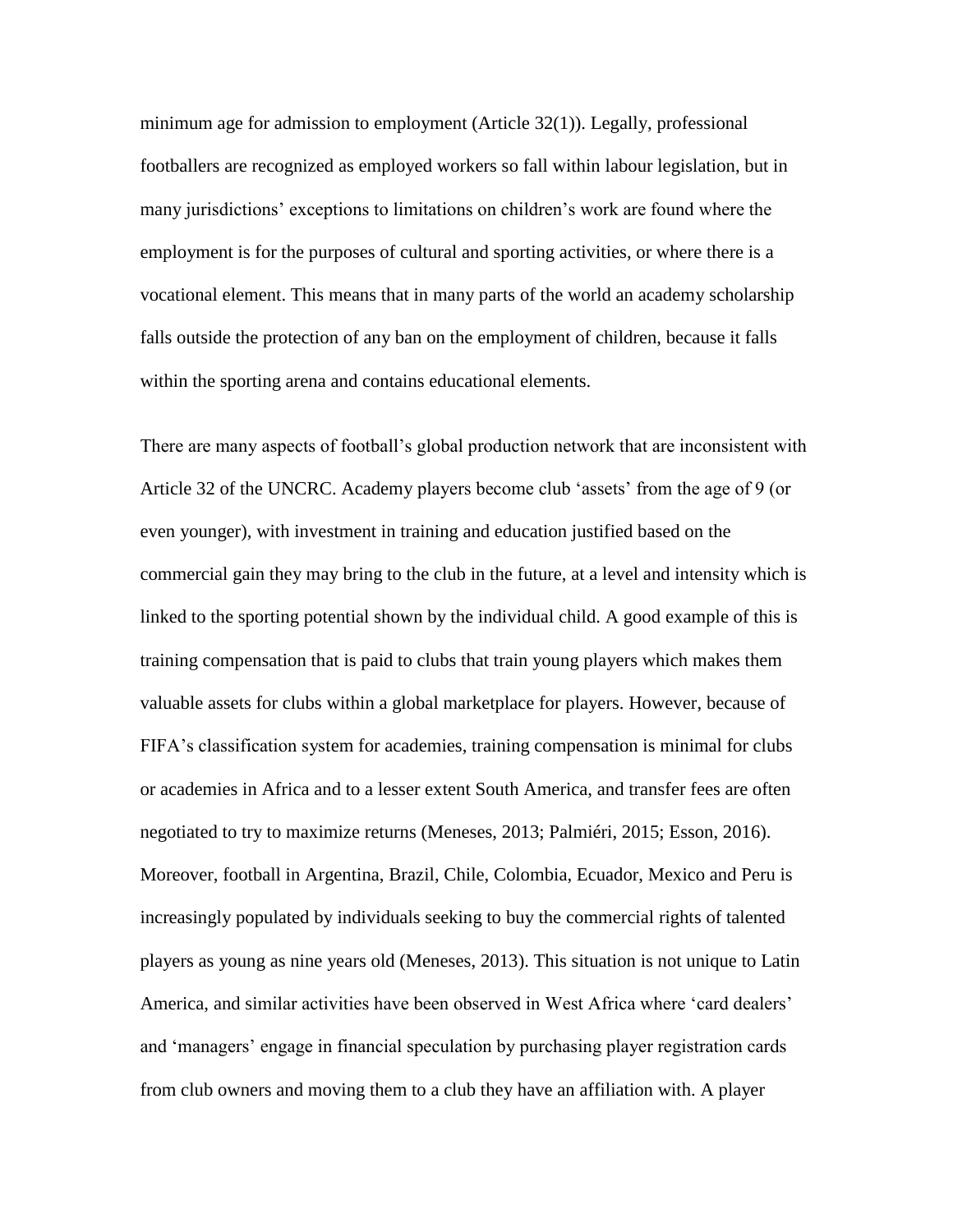cannot be forced into moving, but they are usually happy to do so as they receive financial gifts as part of a deal (Esson, 2016).

## *3.2 Children's right to be protected from violence, abuse, maltreatment and exploitation*

Article 19 of the UNCRC requires that children are protected from all forms of physical or mental violence, injury or abuse, neglect or negligent treatment, maltreatment or exploitation, including sexual abuse. The Convention also places an obligation on states parties to ensure that appropriate protections are in place against all forms of exploitation (Articles 34 and 36). Crucially, the UNCRC framework highlights that this violence can be carried out by a range of individuals who have children in their care (see, for example, Article 19(1)). Brackenridge (2010) has highlighted the range of violence and abuse that child footballers can be subject to, including: discrimination and harassment based on sex, race or sexual orientation; various forms of sexual violence; physical maltreatment; emotional and psychological abuse; neglect; and, child labour and trafficking. Whilst these sorts of abuses can occur regardless of the context surrounding the participation in sport, the practices in football's GPN described above illustrate how precarious circumstances can exacerbate risk factors. Where the pressure to succeed is particularly acute, and for those who have left their home and family to succeed in the football industry, the vulnerability to abusive adults is especially high.

Evidence of the vulnerability of children to abusive adults within the football industry is apparent in two forms of football related human trafficking, known as trafficking *through*  and *in* football (Poli 2010b; Esson 2015a;). Trafficking through football relates to the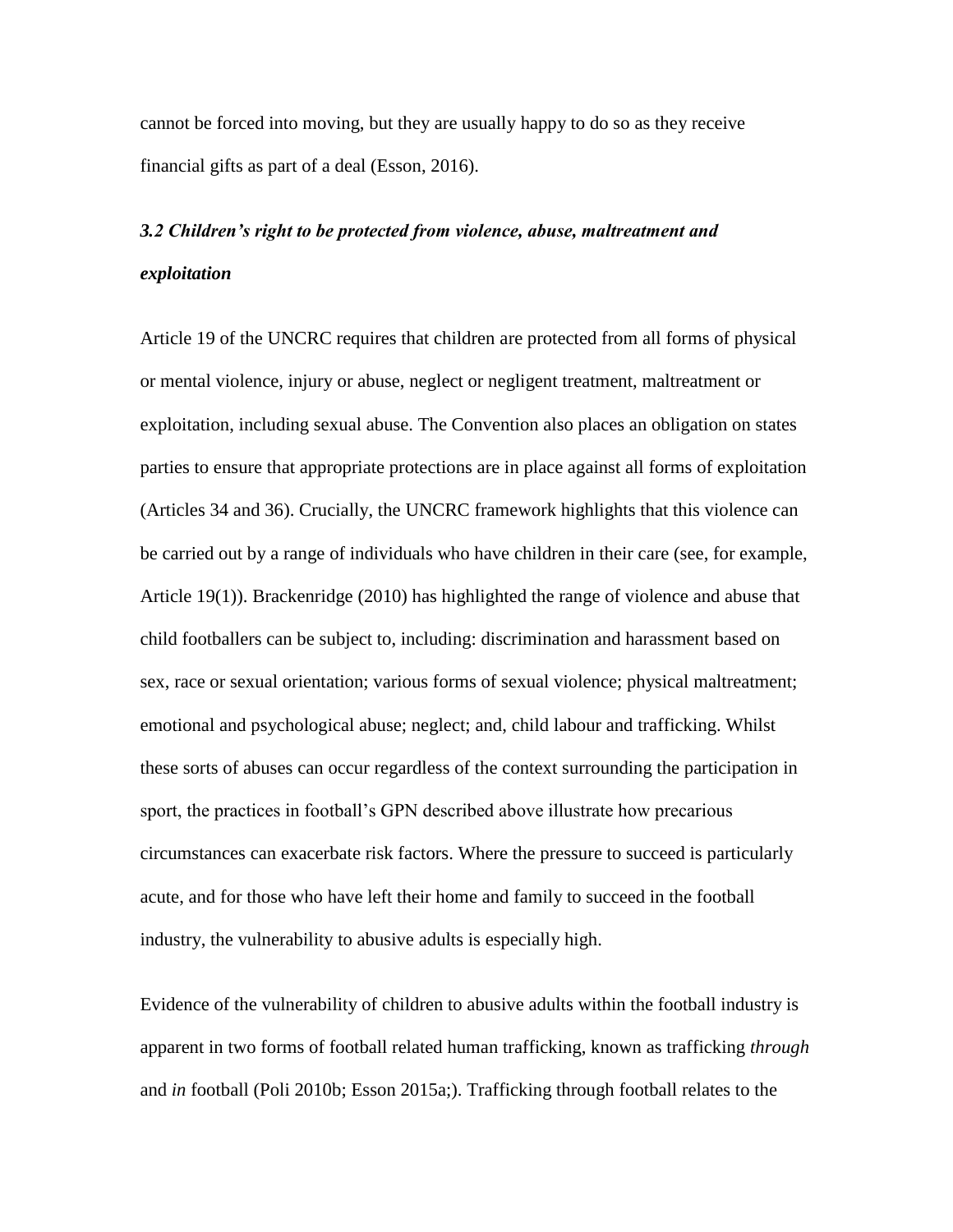criminal activities of individuals, posing as football scouts or agents, who use football and the prospect of trials overseas to fraudulently extract money from the parents of eager young players. This process invariably ends with the player being taken to Europe, usually on a short-term visitor visa, and abandoned often without attending a trial. While problematic, there is some debate whether this meets the legal definition of human trafficking (Esson and Drywood, 2018). Trafficking *in* football involves a similar route to Europe and in some more recent cases to South and East Asia, but trials do materialize, and professional contracts are secured. However, what allows this process to be defined as trafficking is that these contracts are often highly exploitative and unfavourable for the player with agents taking as much as 50% of the player salary for the duration of the contract (see also David, 2004).

Child trafficking as part of football's GPN results from the states' (collective) failure to prevent the operation of cross-border illicit networks and this blatant failure to uphold Article 35 UNCRC is a direct result of the inadequacy of national, bilateral and multinational measures to prevent the sale of, or traffic in children, for any purpose or form. Intra-state bodies such as the EU are in a particularly powerful position to intervene with more effective policy solutions, something which they have legal competences to do (Drywood, 2016). The effectiveness of these agencies would undoubtedly benefit from greater policy coherence and collaborative working with football authorities (Lindsey and Darby, 2018). Policy makers in football are largely powerless in responding to trafficking *through* football which is a criminal matter requiring an appropriate response from national crime and border control agencies in the countries where players are trafficked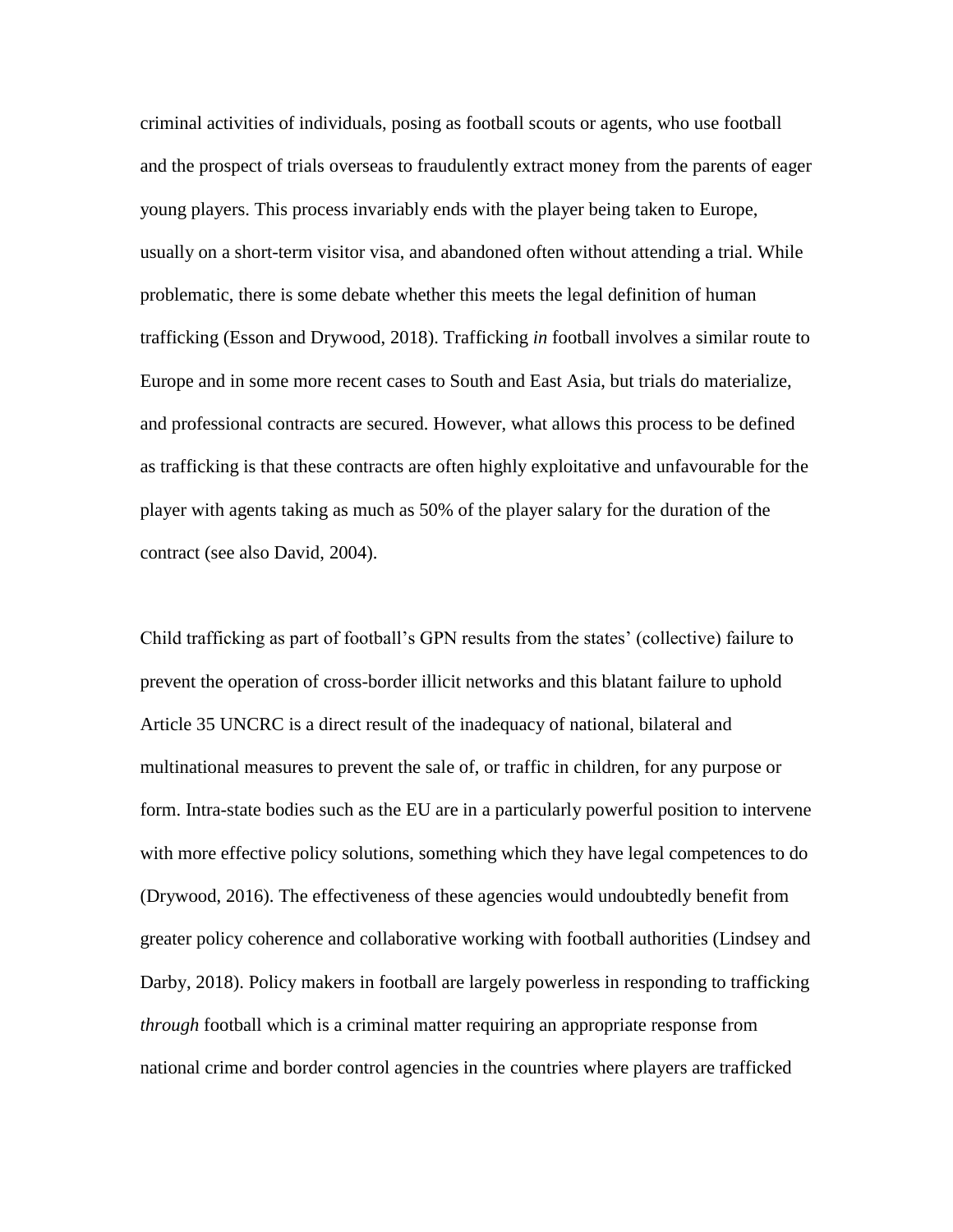from. Anti-trafficking measures notoriously fall-foul of a number of regulatory weaknesses, such as poor levels of victim identification and weaknesses in cross-border law enforcement cooperation, requiring carefully tailored responses which are grounded in the local context(s) in which trafficking occurs (Blazek *et al.* 2018).

Responsibility for preventing trafficking *in* football and indeed, ameliorating the other risks to children as a result of engaging in the GPN lie squarely at the feet of the football authorities at international, regional and national levels. In this respect, the Fédération Internationale de Football Association (FIFA) adopted measures, under the Regulations on Status and Transfer of Players (RSTP) in 2001, to govern children's international movement in football with a view to protecting them. In particular, Article 19 of the RSTP allows the cross-border mobility of children in football in only certain exceptions and under the scrutiny and approval of FIFA and national associations. By following a strict interpretation of the rule, FIFA recently santioned several high profile clubs in European football due to regulatory infringements related to the transfer of minors under the RSTP (Yilmaz, 2018).

FIFA's Regulations on Working with Intermediaries (RWI) (2015) also incorporate a remuneration prohibition for agents in the representation of players under the age of 18. This rule also intends to prevent the exploitation of minors by curtailing their mobility, but also their potential representation, by disincentivising agents in the process (Yilmaz *et al.* 2018). However, European wide rules that aim to help nurture 'home-grown' talent by restricting the number of foreign players, and inconsistent national policies on the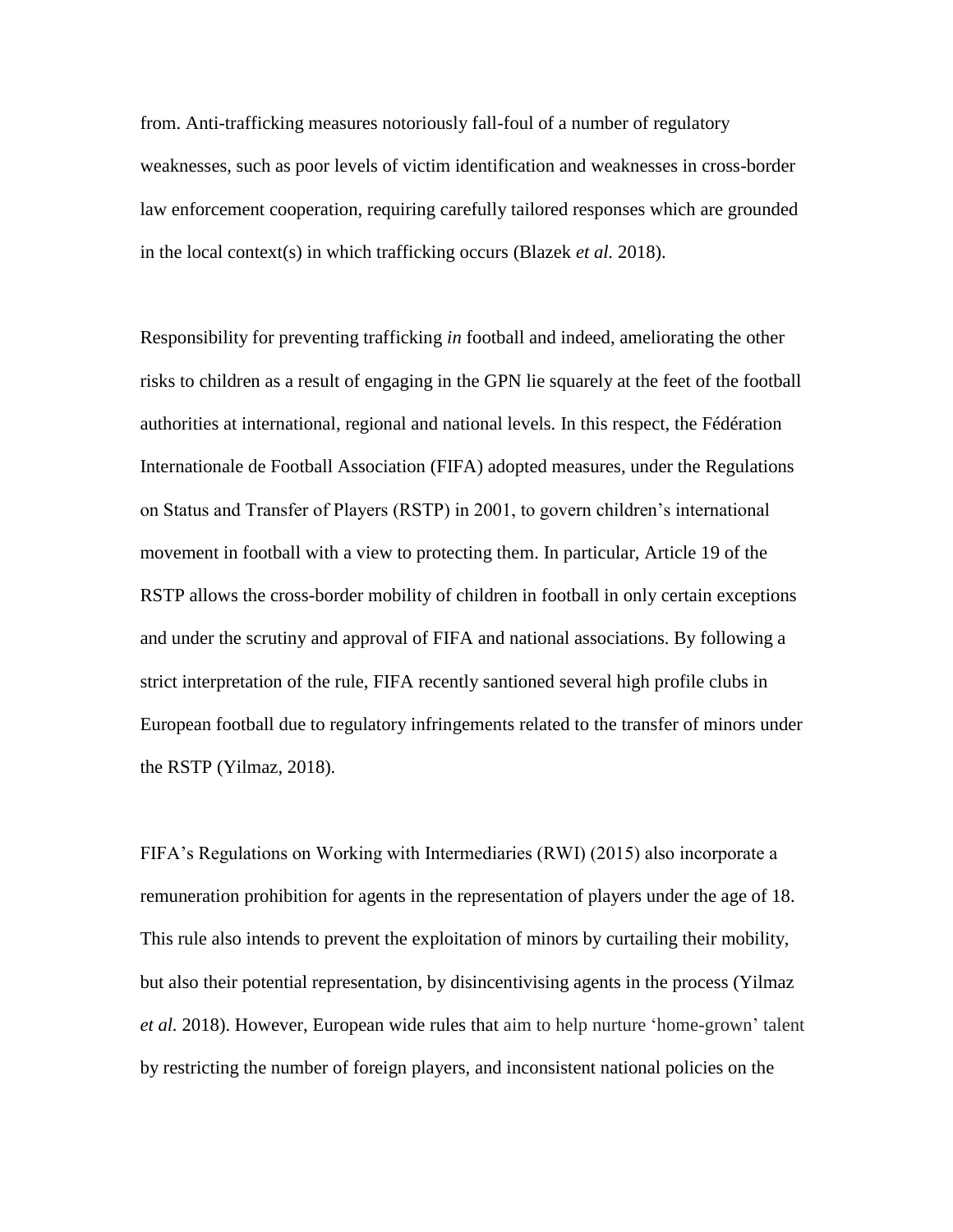minimum age at which players can sign professional contracts, have inadvertently made the global football industry a precarious environment for young migrant players (Heidman, 2013; Rowe, 2016). FIFA's deregulation of the agent market via the RWI likely exacerbated this issue further. Therefore, the recent decision by FIFA to re-regulate agents (FIFA 2018) is certainly an important development with regards to the protection of children in their engagement within football's GPN.

### *3.3 Children's rights to health, education and family life*

The journey through football's global production networks for children can throw up challenges to the realization of rights in relation to education, healthcare and family life. Provisions of the UNCRC focus on the right of children to retain contact with their parents (Article 9) and to family reunification where they are separated (usually in migration scenarios) (Article 10), underlining the importance of the family unit to children. The Convention's preamble states: [the family is] the fundamental group of society and the natural environment for the growth and well-being of all its members and particularly children. Whilst it is not uncommon for children to live away from their families, but within their country of residence, risks to the enjoyment of family life are particularly acute where children migrate as part of football's GPN.

The importance of the family unit in potentially providing a nurturing environment for children is undeniable yet it is also important to acknowledge that family members often play a significant role in a child's decision to pursue a football career and may support their attempts to progress through the football industry's GPN both financially and emotionally. While this point is valid in many parts of the world, it has significant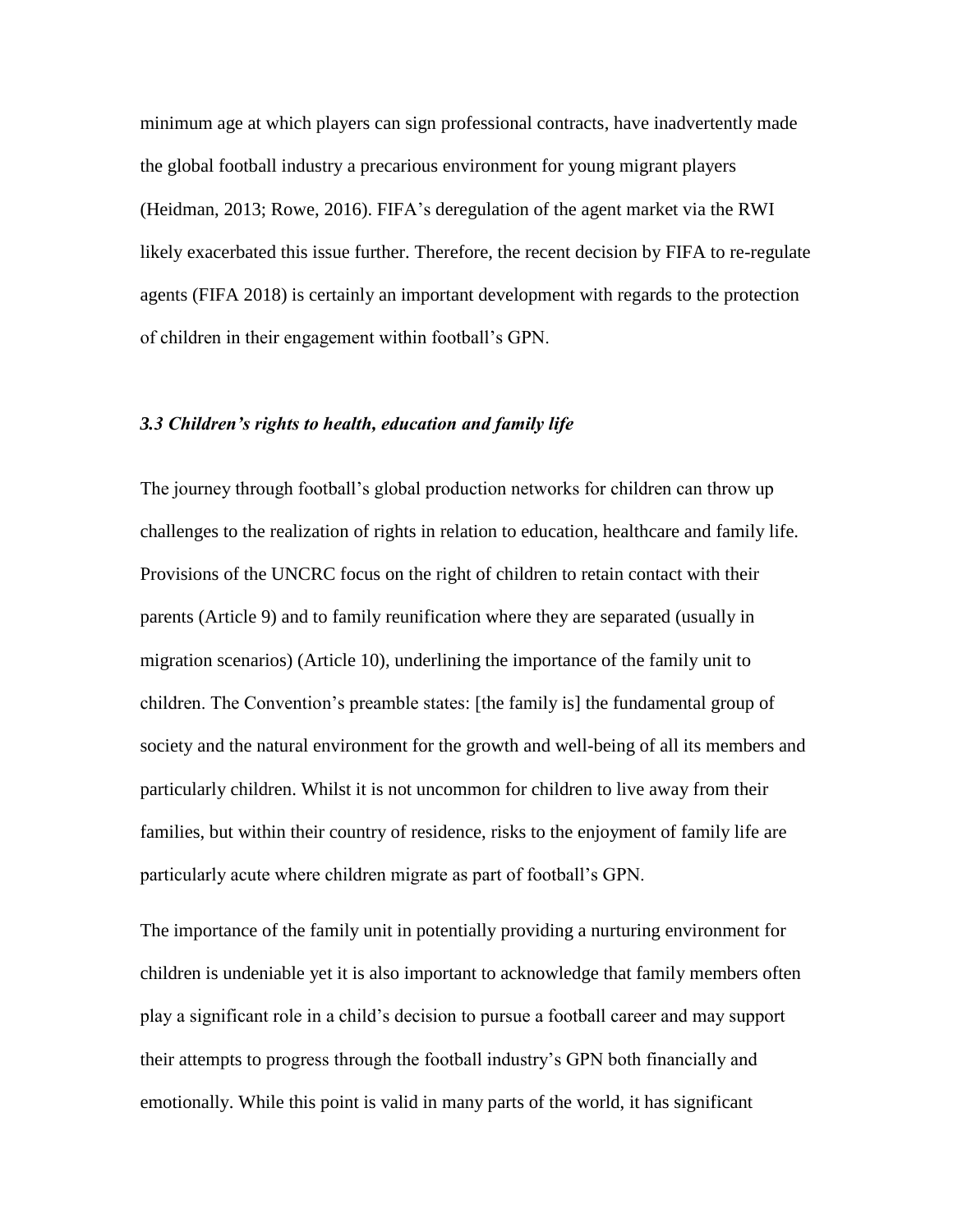implications in Africa, Latin America and other developing contexts where, as discussed above, formal and/or well-paid employment opportunities are scarce and/or precarious. In such contexts, the pursuit of a career in football is often encouraged by family members as part of a broader household livelihood strategy (see Meneses, 2013; Palmiéri, 2015; Van der Meij and Darby, 2017). The outcome is additional pressure on children to succeed in an already competitive and pressurized environment. Relatedly, an emerging issue concerning the impact of football on children's rights to education in Latin American and sub Saharan African countries are cases of children from low income families dropping out of school to pursue a career in football (Esson, 2013; Meneses, 2013).

David (2004) has also identified restrictions on education due to involvement in sport as a key situation which can threaten physical and mental integrity of children and their enjoyment of rights. Whilst football can be a positive factor in the education of children, the pressure and time demands of elite sport can be disruptive to a child's schooling. Article 28 of the UNCRC, as well as recognizing the right to education, emphasizes the importance of availability, accessibility and regular attendance. Football's governing bodies require detailed education plans for academy players and individuals with responsibility for education are in place at clubs with a youth structure. In the UK, for example, it is also standard practice for academies to be subject to the same inspections as publicly funded schools. However, whilst education provision is of a high standard at the most elite levels of the game, the precarious situation facing children pursuing a career in football through the less formal structures of the global production network is likely to result in much more disruption to education. Children who have been involved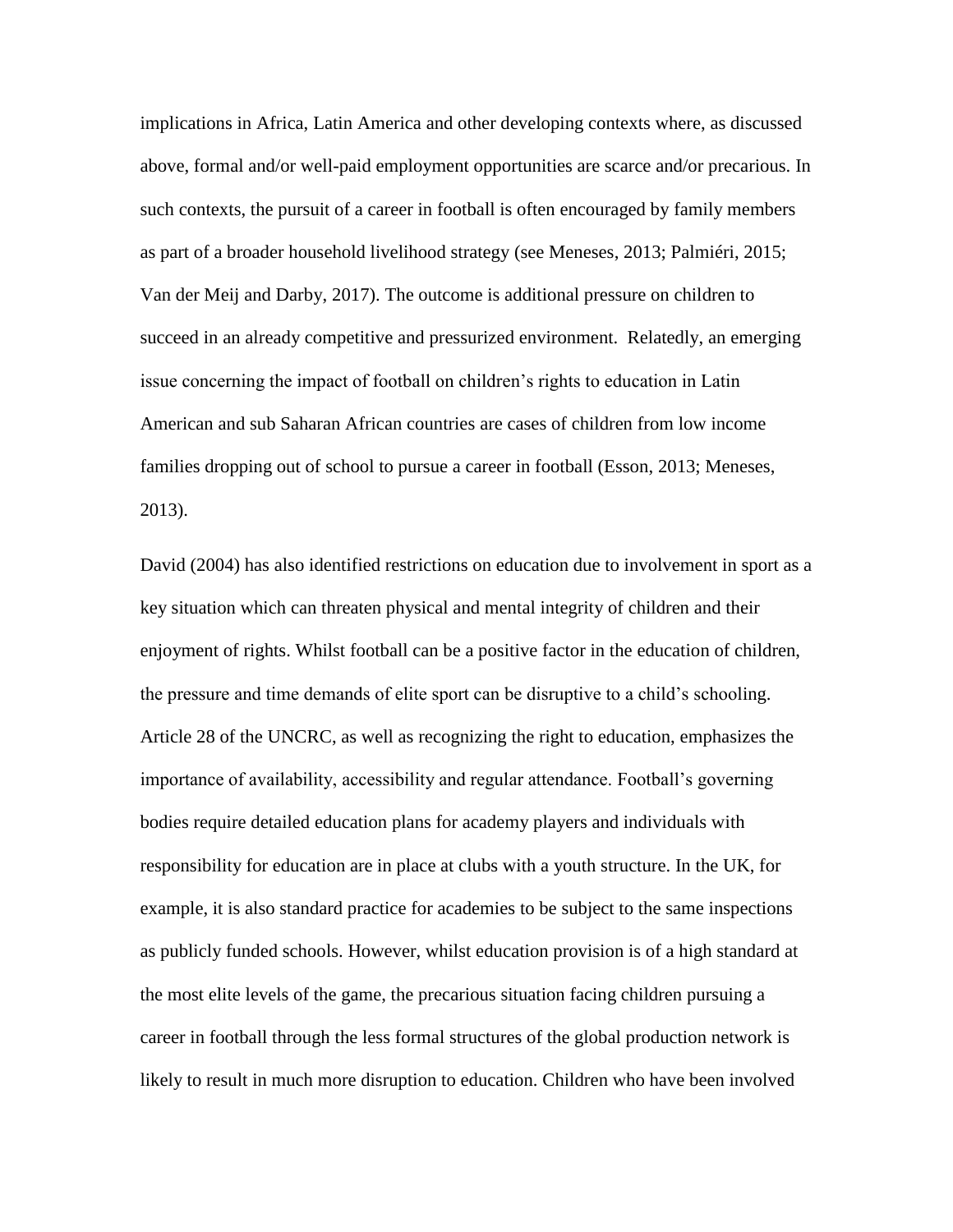in football related migration and find themselves with an irregular immigration status are unlikely to access consistent and appropriate education.

Like education, there are many attendant benefits to children's health through participation in football; equally, however, David (2004) has highlighted that the highpressured environment of sport can threaten the physical health of children. The UNCRC grants all children the right to the best possible health, including an obligation to offer education on health and well-being (Article 24). Threats from within football can include doping, overtraining, concussion, amongst others. Children who are under pressure to succeed, fuelled by the demands of footballs GPN, are most at risk of submitting to practices that may be harmful to them because of a drive to succeed in a competitive industry.

The final section in our audit of children's rights in football examines the UNCRC's underpinning principle of best interests and outlines how this broad value can be used to weigh up the potential harms and benefits to the rights of children as they come into contact with football's GPNs.

### *3.4 The best interests of the child*

There are significant ways in which the regulation of football's recruitment processes does not operate in the best interests of the child (as recognized in Article 3(1) UNCRC), primarily because the sporting and commercial interests at play shape their implementation in practice. A series of regulatory frameworks around the transfer system, designed to ensure a free-flowing and liberal market in footballers and the availability of talent, have the (normally unintended) consequence of operating against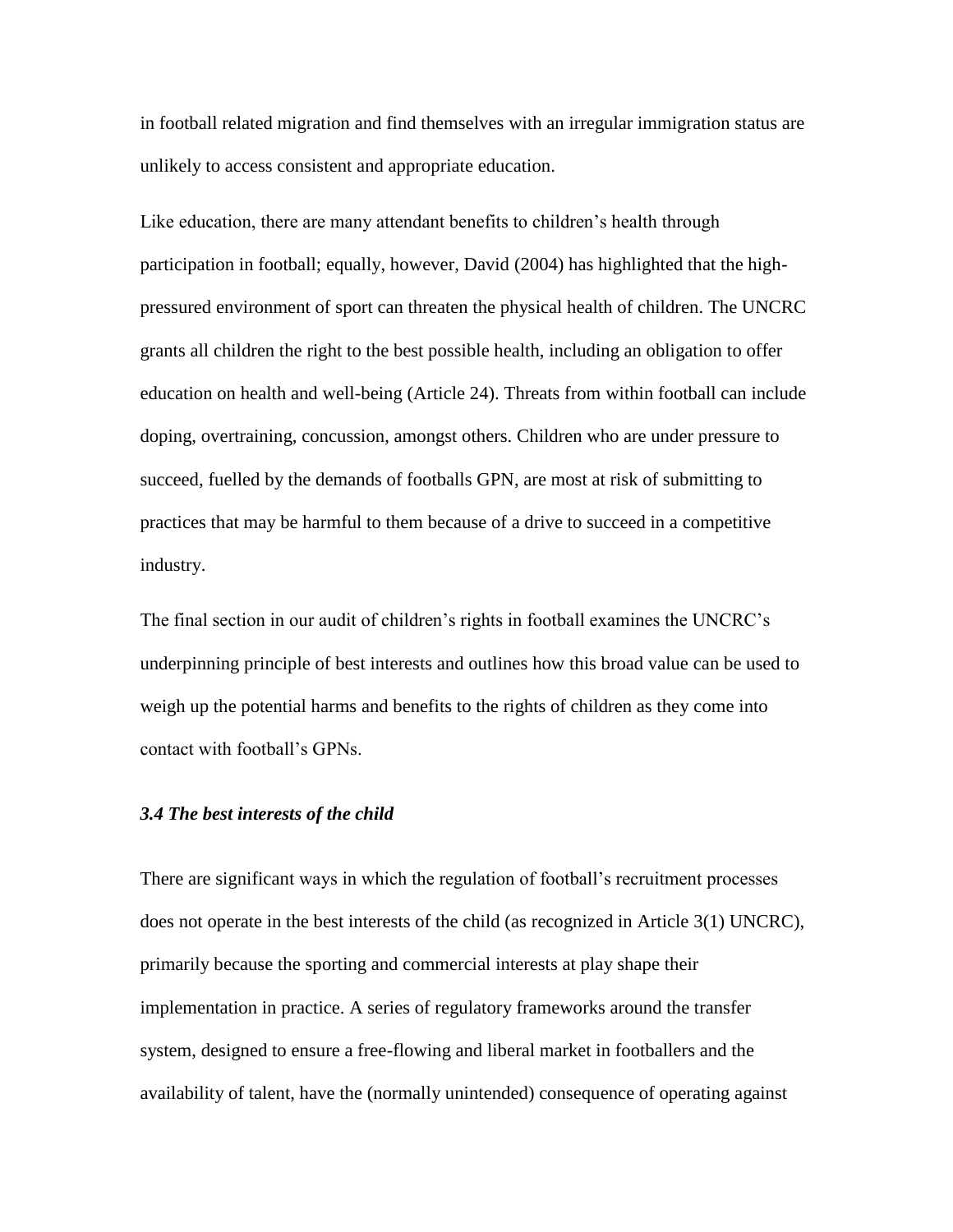the best interests of the children involved. This is the case in relation to, for example, training compensation which incentivizes clubs to acquire players at as young an age as possible to minimize their future economic liability. A similar effect is caused by the homegrown player rule. Whilst this provision was introduced with a view to offering greater opportunities to young, local players, its operation within the context of global supply networks in football has resulted in clubs prioritizing securing the services of very young players so that they can be converted to homegrown players by the time they become 18.

Where regulatory systems are designed without considering the impact on children at the stage of design and formulation, unintended consequences with an injurious impact upon the rights of children are likely to follow. It is, therefore, important that football's governing bodies engage with a children's rights ethos. FIFA has begun to move in this direction through its FIFA Guardians – Child Safeguarding Toolkit (FIFA 2019) which is designed to protect children in football. This initiative is directly underpinned by a recognition of the need for the football industry to act in the best interest of children and to respect and promote children's rights as enshrined within the UNCRC. The International Federation of Professional Footballers (FIFPro) has also been an important advocate for better protection of children and for recognition of their rights in football's GPN. Under the auspices of the World Players Association (WPA), FIFPro has been involved in the adoption of the Declaration on Safeguarding the Rights of Child Athletes (WPA 2017) setting out key principles and action areas for stakeholders to work together to ensure that sport is a safe place for children.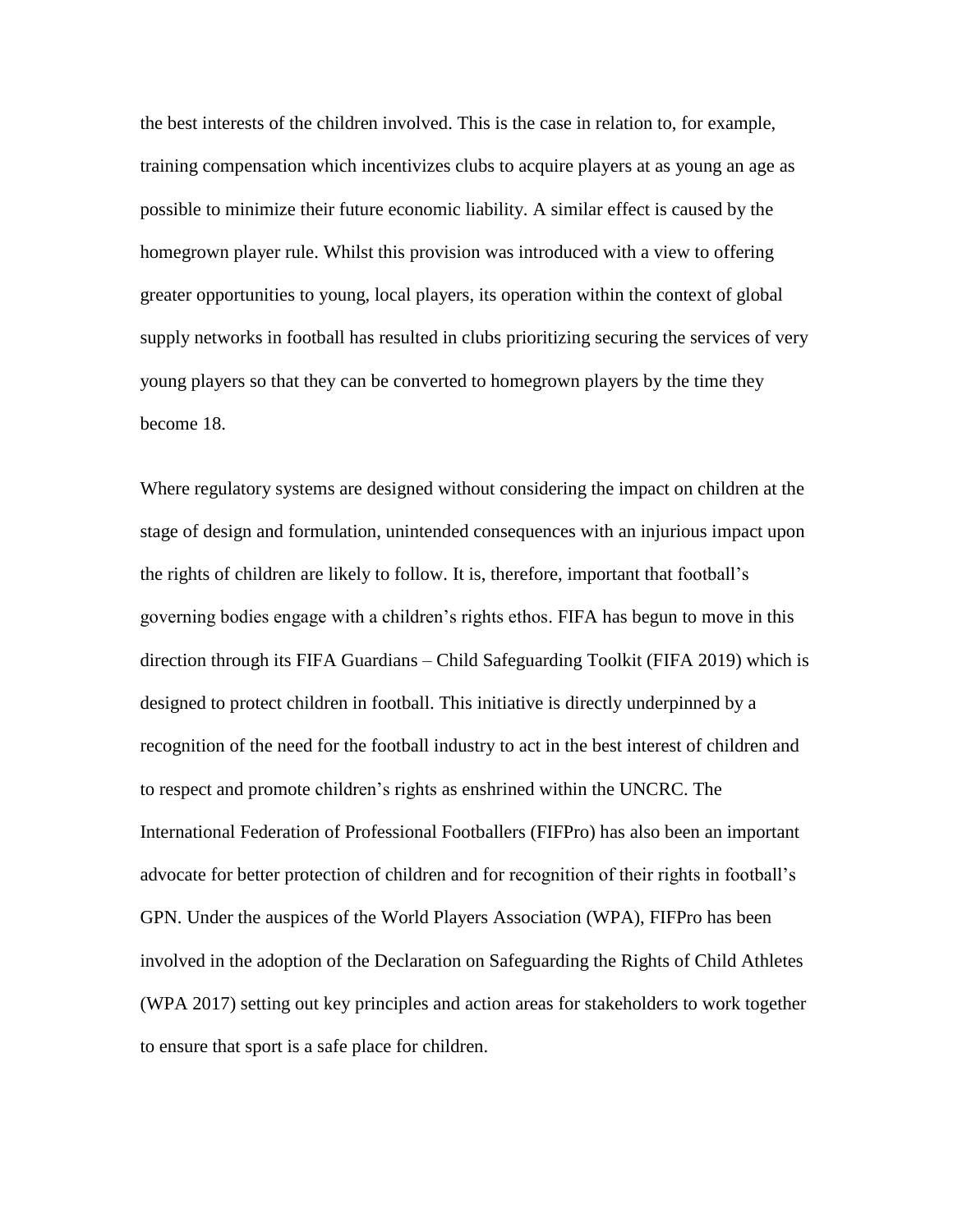Without this child rights approach, the myriad rights violations associated with football's GPNs outlined above may continue. However, casting young footballers as passive victims of rights violations is also problematic (Esson and Drywood, 2018). Young players very often claim to exercise rational agency in their decision to pursue a career in football and the journey through football's GPNs (and its associated harms and benefits) is a calculated risk that they accept.

Research has pointed to the degree of agency which young academy players in Ghana, for example, display when choosing to migrate for football purposes, a decision which is taken on the rational basis of future opportunities (Darby *et al.* 2018). Where a football club with the infrastructure to train and educate a footballer offers this opportunity, it is perhaps understandable that a player and their family see no reason why they should not to pursue it seriously. Indeed, this need to balance a child's welfare (that is, to take decisions in their best interests) with their autonomy (that is, their right to have their views given due weight) is enshrined in the UNCRC (Article 12). The tension at the heart of the UNCRC between the need to protect children from harm and their autonomy as individuals who possess agency is very much encapsulated by the complex mix of rightsopportunities and rights-violations offered by a journey through football's GPN. Given the precarity of children's journey through the game what constitutes the 'best interests of the child' in the longer term may be very difficult to ascertain at the point at which young players and their families make these decisions.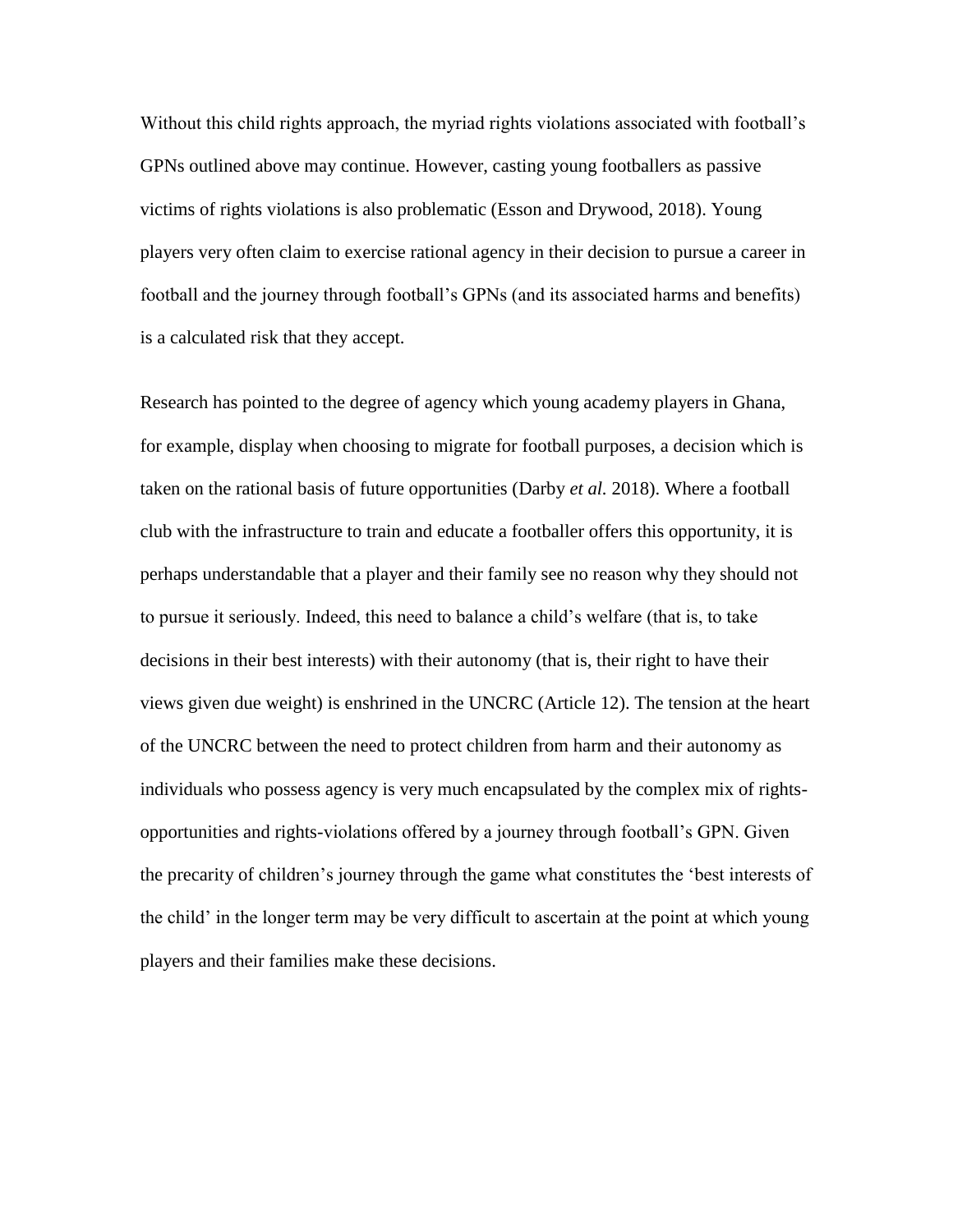### **4. Conclusion**

Children who participate in football with an aspiration to become a professional player navigate a fragmented and risk-laden system where there is considerable variation within, and between, countries in terms of the protection offered to children's rights. At best, football recruitment practices result in a range of rights (health, education and economic) being realized for children (and their families) that otherwise would not be available. This paper has identified and examined 'sites' of interaction between the global football industry's recruitment network and risks to the rights of the child as enumerated in the United Nations Convention on the Rights of the Child (UNCRC). Utilising the GPN to document children's journeys and the UNCRC as an auditing tool has enabled individual and contextual perspectives of children's experiences to be articulated and tensions between the football industry's recruitment practices and the realisation of children's rights to be revealed.

An important finding is that upholding the rights of children to be protected from economic exploitation and from performing any work that is likely to be hazardous, to interfere with the child's education, or to be harmful to the child's health or physical, mental, spiritual, moral or social development (Article 32 UNCRC) will remain a challenge for football (and other commercialized sports) given increasingly profit driven practices. The risks that have been articulated within this paper exist in part because football's regulatory structures do not recognize children's agency and the relevance of geographical context and therefore actors and regulatory structures within football's GPNs do not necessarily operate in the best interests of the child.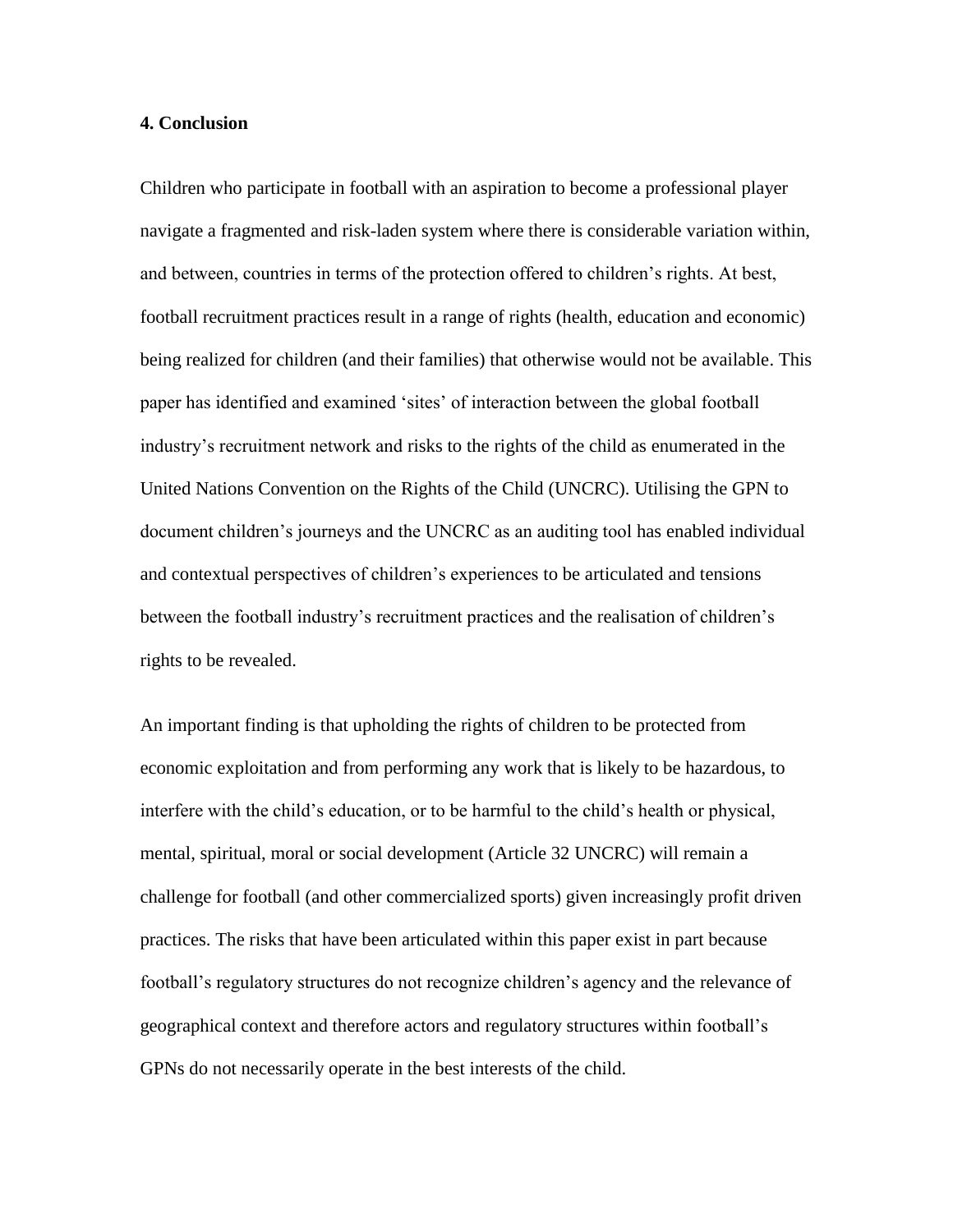The paper's wider contribution to scholarship lies in highlighting risks of potential childrights violations within football recruitment and in stimulating a debate on the methodological and conceptual approaches that may be used to continue the analysis of children's engagement with professional sport. Significantly this paper has made evident the need to ensure that children's experiences are understood firstly within the broader context of their childhood development and secondly with recognition of the full range of actors who impact on their journeys and the varied motivations of these actors. It has also highlighted that what is currently lacking in these debates is empirical data that examines engagement in, and experiences of football's GPN, by placing the individual child at the heart of research design and implementation. Such research is needed if regulations and policies are to work in the best interests of the children they are supposed to protect.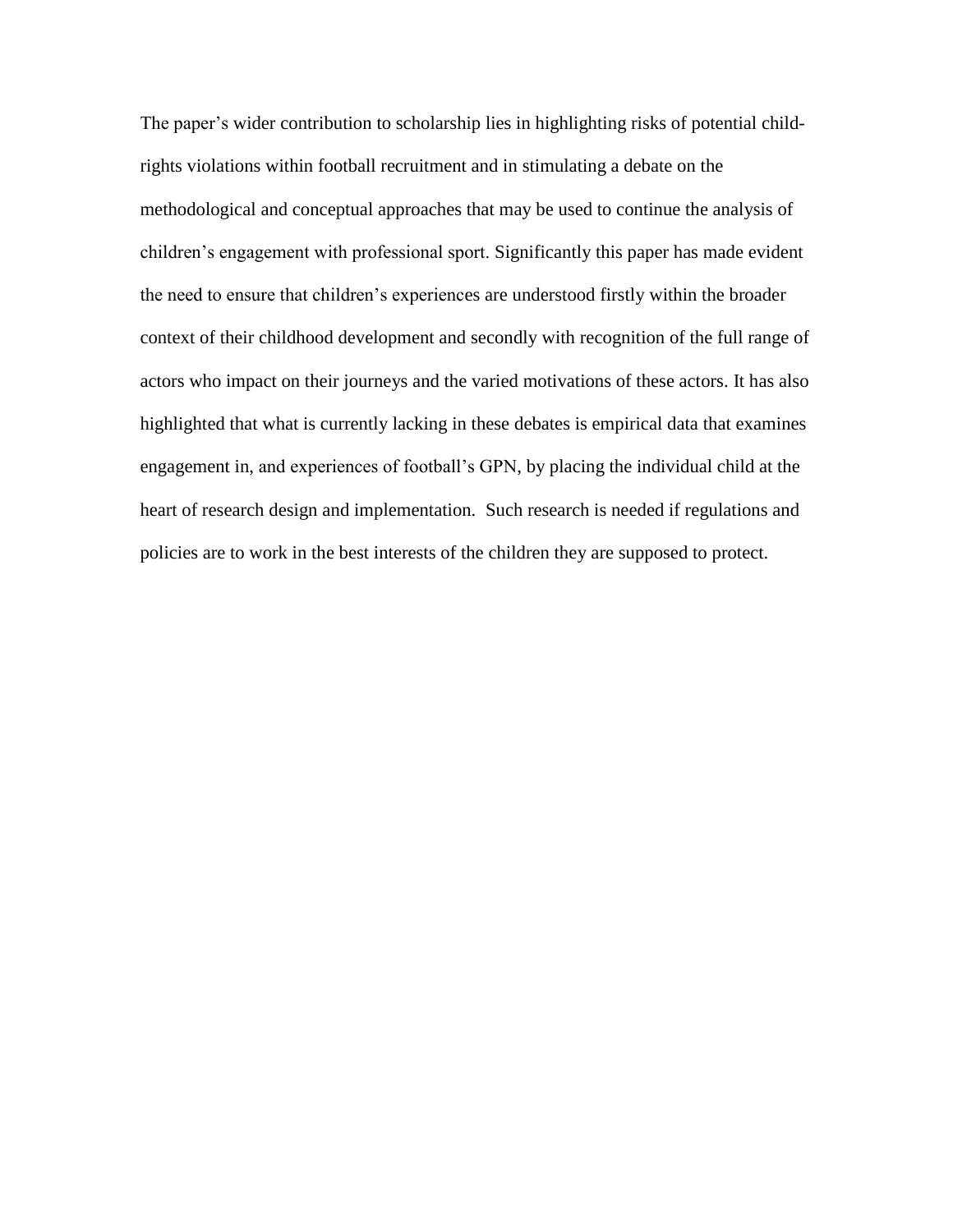### **References**

Abbot, S. The Away Game: The Epic Search for Football's Next Superstars (Edinburgh: Arena Sports, 2018).

Agergaard, S., & Tiesler, N. C., (eds.) Women, Soccer and Transnational Migration (London: Routledge, 2014).

Akindes, G. A., "South Asia and South-East Asia: New Paths of African Footballer Migration", Soccer & Society 2013 (14 (5)), 684-701. DOI: 10.1080/14660970.2013.792486.

Beazley, H., Bessell, S., Ennew, J., & Waterson, R., "The Right to be Properly Researched: Research with Children in a Messy, Real World", Children's Geographies 2009 (7 (4)), 365-378. DOI: 10.1080/14733280903234428.

Beech, H., "Welcome to China's Everghrande, the World's Biggest Soccer Academy", TIME June 2014.

Blazek, M., Esson, J., & Smith, D. P., "Relational Geographies of Human Trafficking: Inequality, Manoeuvring and Im/mobility Across Space and Time", Transactions of the Institute of British Geographers 2018 (44), 63-78. DOI: 10.1111/tran.12271.

Brackenridge, C., & Rhind, D., "Child Protection in Sport: Reflections on Thirty Years of Science and Activism", Social Sciences 2014 (3 (3)), 326-340. DOI: 10.3390/socsci3030326.

Brackenridge, C., "Children's Rights in Football: Welfare and Work", Proceedings of the International Conference on Centres and Peripheries in Sport, the Department of Sport Sciences,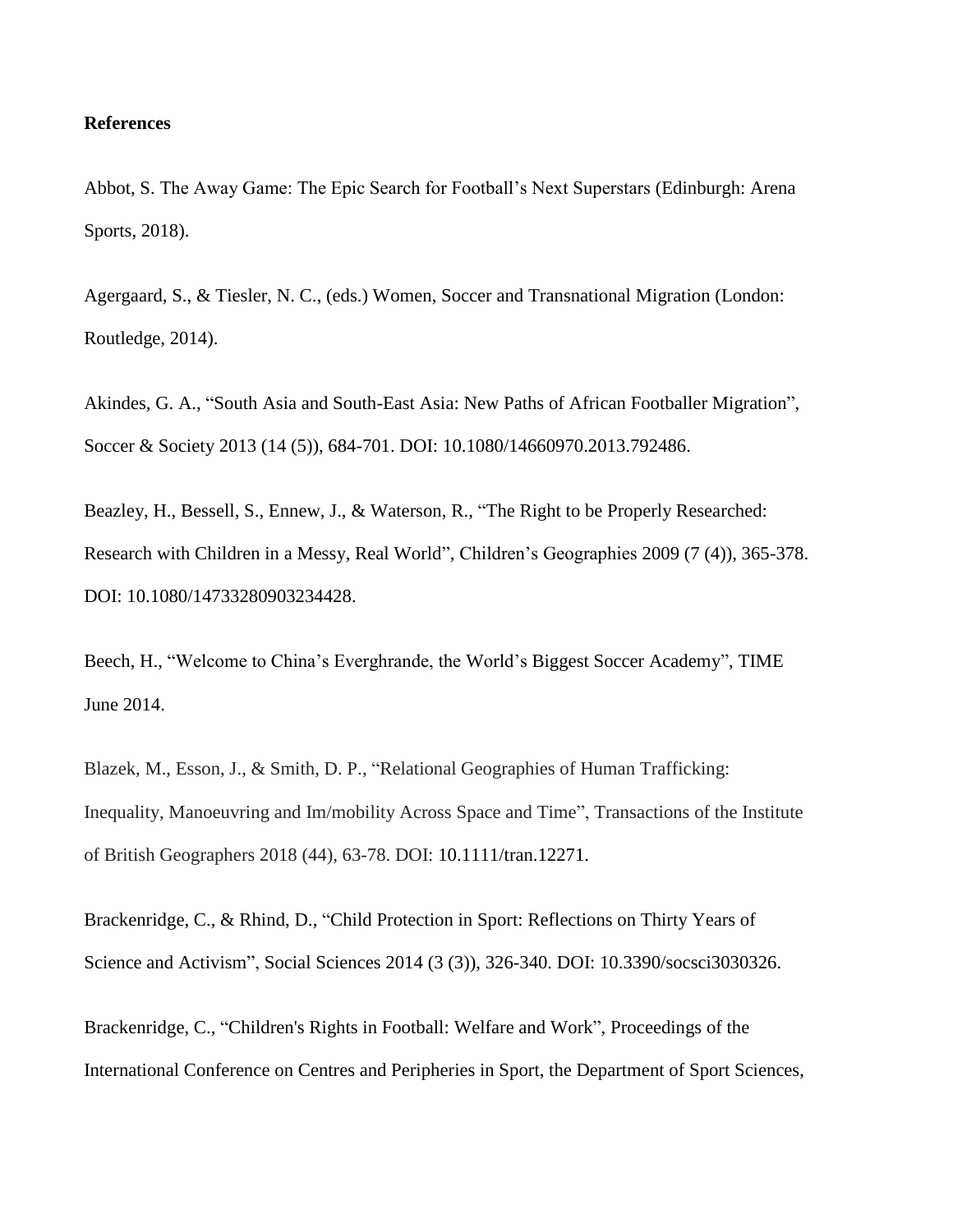Malmo University, Sweden, 8-12 April 2010. Available at;

### <http://bura.brunel.ac.uk/handle/2438/4240>

Brackenridge, C., Pitchford, A., Russell, K., & Nutt, G., Child Welfare in Football: An Exploration of Children's Welfare in the Modern Game. (London: Routledge, 2006).

Bourdillon, M. F., Rights and Wrongs of Children's Work. (New Brunswick, New York and London: Rutgers University Press, 2010).

Calvin, M., No Hunger in Paradise: The Players, The Journey, The Dream. (Century; London, 2017)

Campbell, R., "Staging Globalization for National Projects: Global Sport Markets and Elite Athletic Transnational Labour in Qatar", International Review for the Sociology of Sport 2011, (46(1)) 45-60. DOI: 10.1177/1012690210368887

Darby, P., Akindes, G., & Kirwin, M., "Football Academies and the Migration of African Football Labour to Europe", Journal of Sport and Social Issues 2007 (31(2)), 143-161. DOI: 10.1177/0193723507300481

Darby, P., "Moving Players, Traversing Perspectives: Global Value Chains, Production Networks and Ghanaian Football Labour Migration.", Geoforum 2013 (50), 43 - 53. DOI: 10.1016/j.geoforum.2013.06.009

Hardman, K., "Physical Education in Schools: A Global Perspective", Kinesiology 2008 (40(1)), 5-28. DOI: 10.2478/v10038-008-0001-z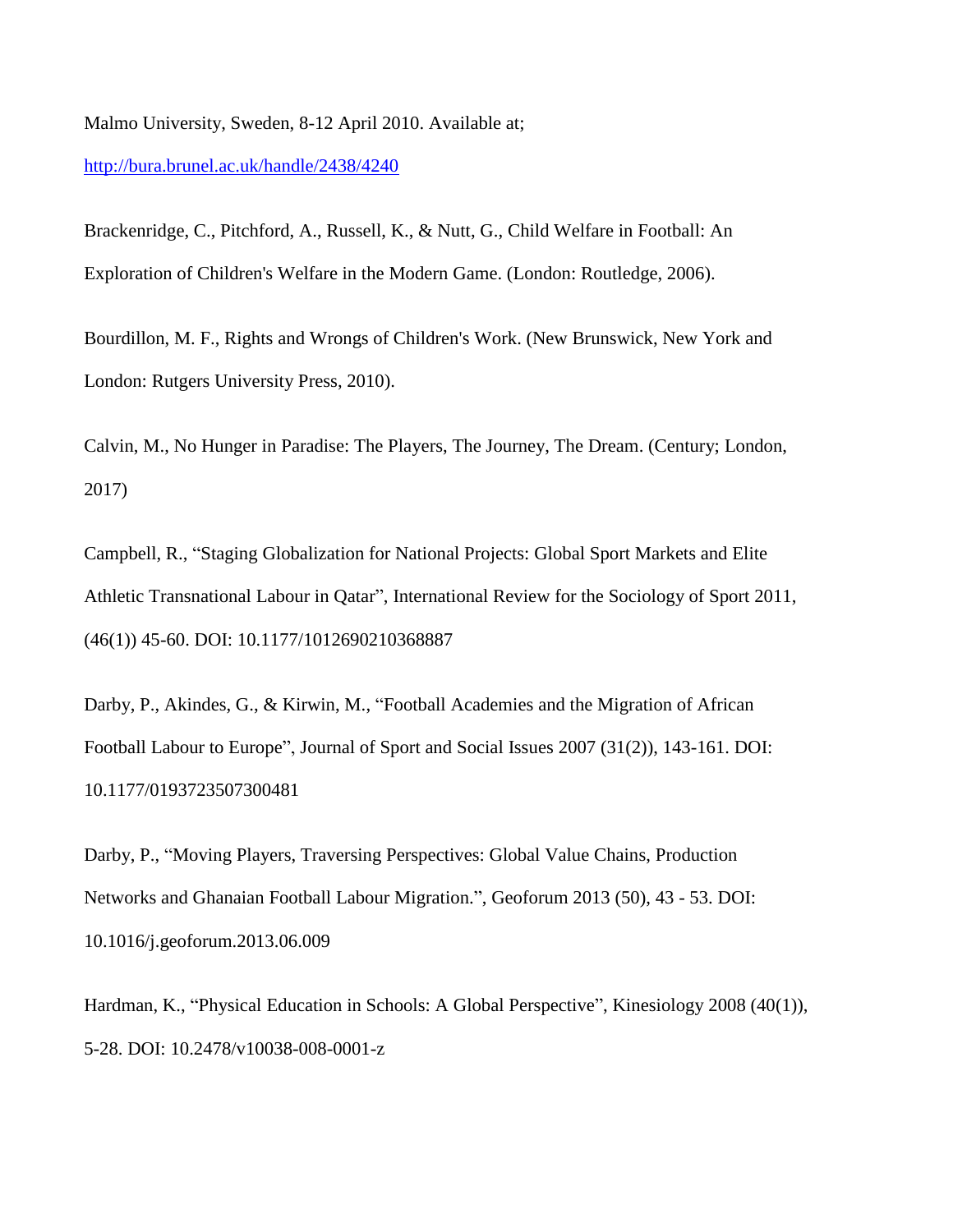Darby, P, Esson, J, Ungruhe, C., "Migration, [Sport for Development and Sports Academies: The](https://dspace.lboro.ac.uk/2134/27333)  [Case of Football in Africa.](https://dspace.lboro.ac.uk/2134/27333)" In Collison, H., Darnell, S., Giulianotti, R. and Howe, P.D. (eds) Routledge Handbook of Sport for Development and Peace, (London; Routledge, 2018).

David, P., Human Rights in Youth Sport: A Critical Review of Children's Rights in Competitive Sport. (London; Routledge, 2004).

Drywood, E. W., " 'When we buy a young boy...': Migrant Footballers, Children's Rights and the Case for EU Intervention." In I. Iusmen, & H. Stalford (eds.), The EU as a Children's Rights Actor (Opladen, Berlin & Toronto; Barbara Budrich, 2016)

Duerden, J., "South Korean Teams Fight for Attention at Home", New York Times, 2012, 9 October. [https://goal.blogs.nytimes.com/2012/10/09/south-korean-soccer-teams-fight-for](https://goal.blogs.nytimes.com/2012/10/09/south-korean-soccer-teams-fight-for-attention-at-home/?_php=true&_type=blogs&_r=0)attention-at-home/? php=true & type=blogs  $x = 0$ .

Donnelly, P., & Petherick, L., "Workers' Playtime? Child Labour at the Extremes of the Sporting Spectrum.", Sport in Society, 2004 (7(3)), 301-321. DOI: 10.1080/1743043042000291659.

Eliasson, I., "The Gap Between Formalised Children's Rights and Children's Real Lives in Sport.", International Review for the Sociology of Sport, 2017 (52(4)), 470-496. DOI: 10.1177/1012690215608516.

Esson, J., "A Body and a Dream at a Vital Conjuncture: Ghanaian Youth, Uncertainty and the Allure of Football.", Geoforum, 2013, (47), 84-92. DOI: 10.1016/j.geoforum.2013.03.011.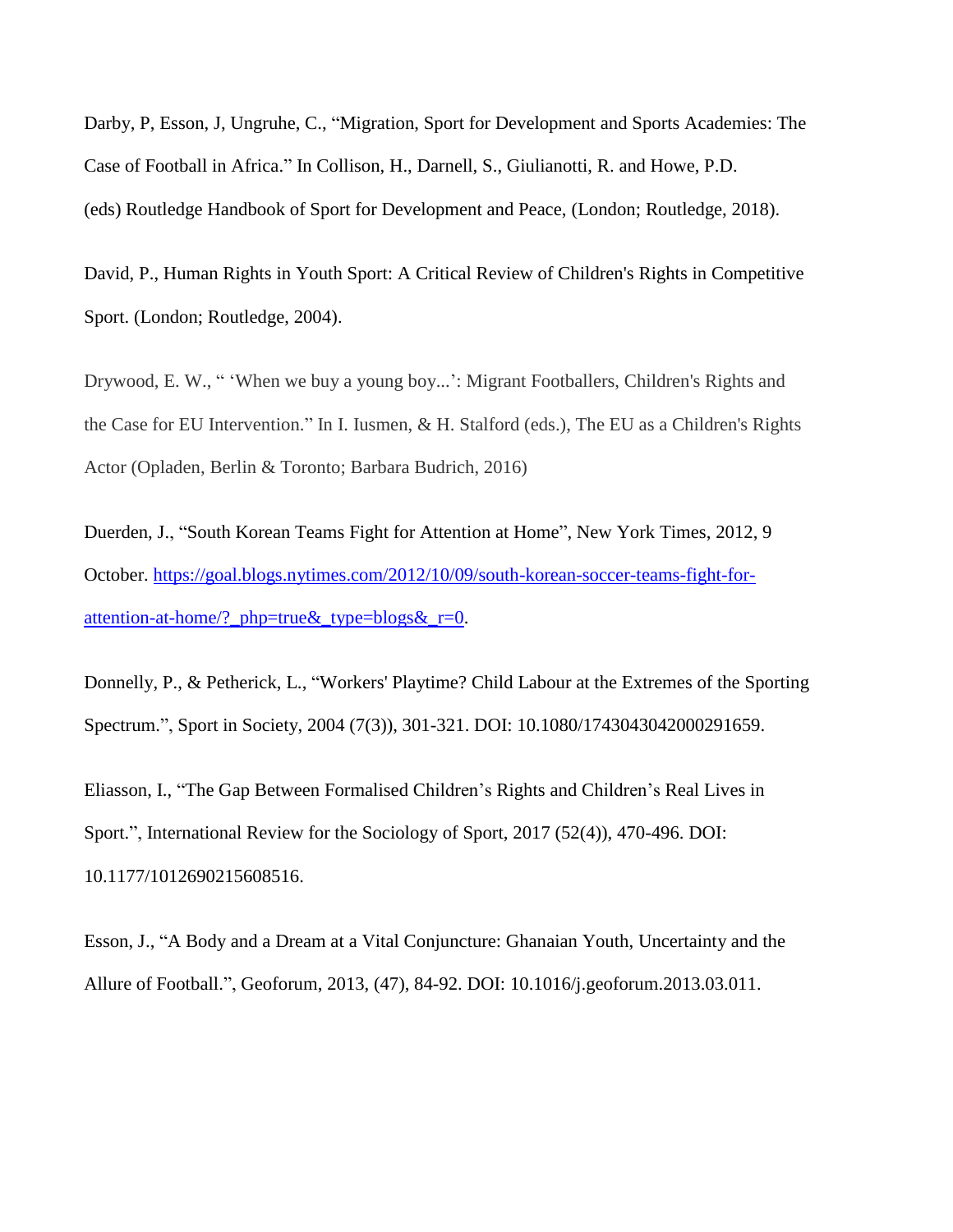Esson, J., "Better Off At Home? Rethinking Responses to Trafficked West African Footballers in Europe.", Journal of Ethnic and Migration Studies, 2015a (41(3), 512-530. DOI: 10.1080/1369183X.2014.927733.

Esson, J., "You Have to Try Your Luck: Male Ghanaian Youth and the Uncertainty of Football Migration.", Environment and Planning 2015b, 47(6), 1383-1397. DOI: 10.1177/0308518X15594920.

Esson, J., "Football as a Vehicle for Development: Lessons from Male Ghanaian Youth in Ansell." N., Klocker, N. and Skelton, T. (eds.). Geographies of Global Issues: Change and Threat. (Berlin; Springer Singapore, 2016).

Esson, J., & Drywood, E., "Challenging Popular Representations of Child Trafficking in Football.", Journal of Criminological Research, Policy and Practice, 2018 4(1), 60-72 Online.

European Commission (2007) "White Paper on Sport". Available at: [http://ec.europa.eu/sport/documents/wp\\_on\\_sport\\_en.pdf.](http://ec.europa.eu/sport/documents/wp_on_sport_en.pdf)

Fédération Internationale de Football Association, Regulations on Working with Intermediaries, 2015. Available at: [https://resources.fifa.com/image/upload/regulations-on-working-with](https://resources.fifa.com/image/upload/regulations-on-working-with-intermediaries-2367763.pdf?cloudid=cr6dquxm2adupv8q3ply)[intermediaries-2367763.pdf?cloudid=cr6dquxm2adupv8q3ply.](https://resources.fifa.com/image/upload/regulations-on-working-with-intermediaries-2367763.pdf?cloudid=cr6dquxm2adupv8q3ply)

Fédération Internationale de Football Association, Football Stakeholders endorse landmark reforms of the transfer system, 2018. Available at:

[https://www.fifa.com/governance/news/y=2018/m=9/news=football-stakeholders-endorse](https://www.fifa.com/governance/news/y=2018/m=9/news=football-stakeholders-endorse-landmark-reforms-of-the-transfer-system.html)[landmark-reforms-of-the-transfer-system.html.](https://www.fifa.com/governance/news/y=2018/m=9/news=football-stakeholders-endorse-landmark-reforms-of-the-transfer-system.html)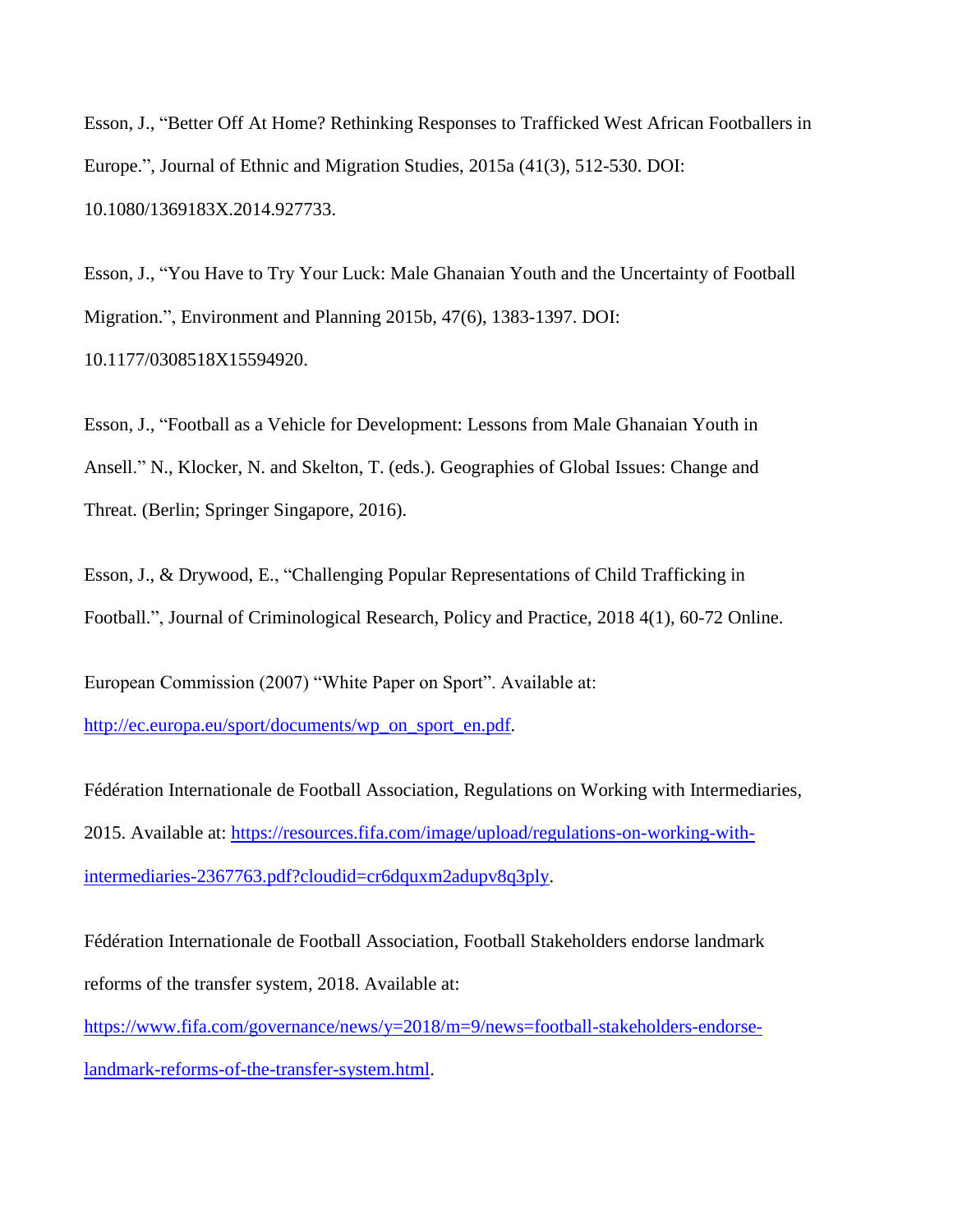Fédération Internationale de Football Association, FIFA Guardians Child Safeguarding Tookit for Member Associations, 2019. Available at: [https://resources.fifa.com/image/upload/toolkit](https://resources.fifa.com/image/upload/toolkit-fifa-guardians.pdf?cloudid=nz1lyz3ykaioy7gwfmgs)[fifa-guardians.pdf?cloudid=nz1lyz3ykaioy7gwfmgs.](https://resources.fifa.com/image/upload/toolkit-fifa-guardians.pdf?cloudid=nz1lyz3ykaioy7gwfmgs)

The FA, The FA National Game: The State of the Game Report, London, 2015. Available at: <file:///C:/Users/bscljm1/Downloads/9386-fa-state-of-the-game-final-apr15.pdf>

Giulianotti, R., & Robertson, R., Globalization and Football. (London: Sage, 2009).

Heidmann, M., Transferts et Formation des Jeunes Footballeurs en Europe: du" Rêve Sportif" à la Régulation Politique: Une Socio-Ethnographie Politique au Coeur des Institutions Européennes. PhD thesis. Université de Strasbourg, 2013.

Henderson, J., Dicken, P., Hess, M., Coe, N., & Yeung, H. W. C., "Global Production Networks and the Analysis of Economic Development.", Review of International Political Economy, 2002, (9(3)), 436-464. DOI: 10.1080/09692290210150842.

Huijsmans, R., "Children Working Beyond Their Localities: Lao Children Working in Thailand.", Childhood, 2008, (15(3), 331-353. DOI: 10.1177/0907568208091667.

Kilkelly, U., "Operationalising Children's Rights: Lessons from Research.", Journal of Children's Services, 2006, (1(4)), 35-46. DOI: 10.1108/17466660200600030.

Lee, J. W., "Football and Migration: An Analysis of South Korean Football", in R. Elliot and J. Harris (eds.) Football and Migration: Perspectives, Places, Players. (London; Routledge, 2016).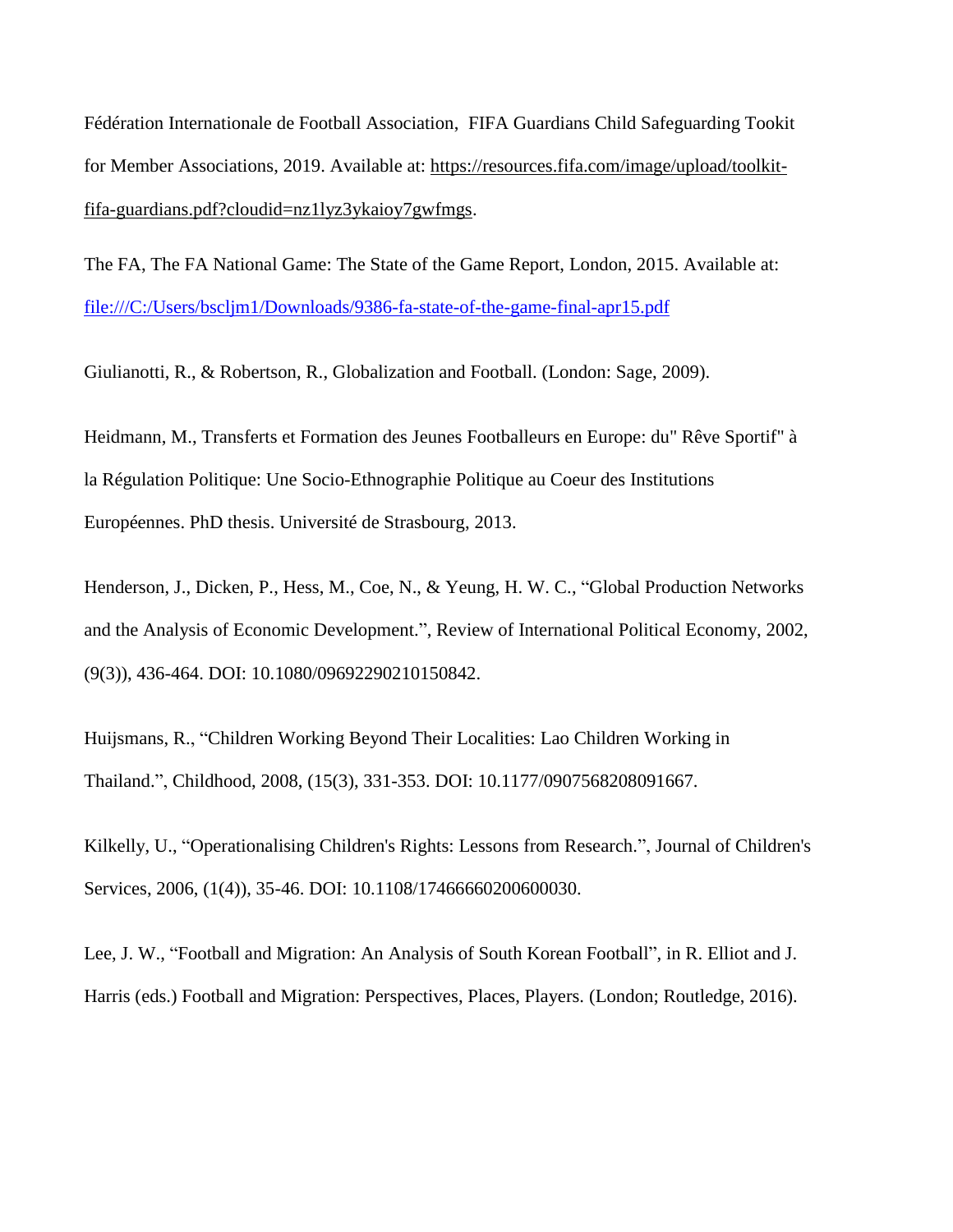Lembo, C., "FIFA Transfers Regulations and UEFA Player Eligibility Rules: Major Changes in European Football and the Negative Effect on Minors.", Emory International Law Review, 2011 (25), 539-585.

Light R., "Globalisation and Youth Football in Japan*.,* Asian Journal of Sport and Exercise, 2007, (4(1)), 21-27.

Lindberg, K.,"The Man Who Traced 442 Soccer Slaves.", Play the Game 2006. Available at*:*  <http://playthegame.org/upload/Magazine%202005/themanwhotraced442slaves.pdf>

Lindholm, J., "Can I Please Have a Slice of Ronaldo? The Legality of FIFA's Ban on Third-Party Ownership Under European Union Law.", The International Sports Law Journal 2016 (15(3-4), 137-148. DOI: 10.1007/s40318-015-0075-7.

Lindsey, I., & Darby, P., "Sport and the Sustainable Development Goals: Where is the policy coherence?", International Review for the Sociology of Sport 2018. DOI: 1012690217752651.

Melero, V., & Sorion, R., "The Dilemma of Third-Party Ownership of Football Players.", EPFL Sports Law Bulletin, 2012, (10), 41-44.

Meneses, J. P., Niños Futbolistas. (Barcelona: Blackie Books 2013).

Miljeteig, P., "Introduction: Understanding Child Labour.", Childhood 1999 (6(1)), 5-12. DOI: 10.1177/0907568299006001001.

Palmiéri, J. C. J. "Um mundo em vários movimentos: uma etnografia sobre futebolistas de base." PhD thesis. Available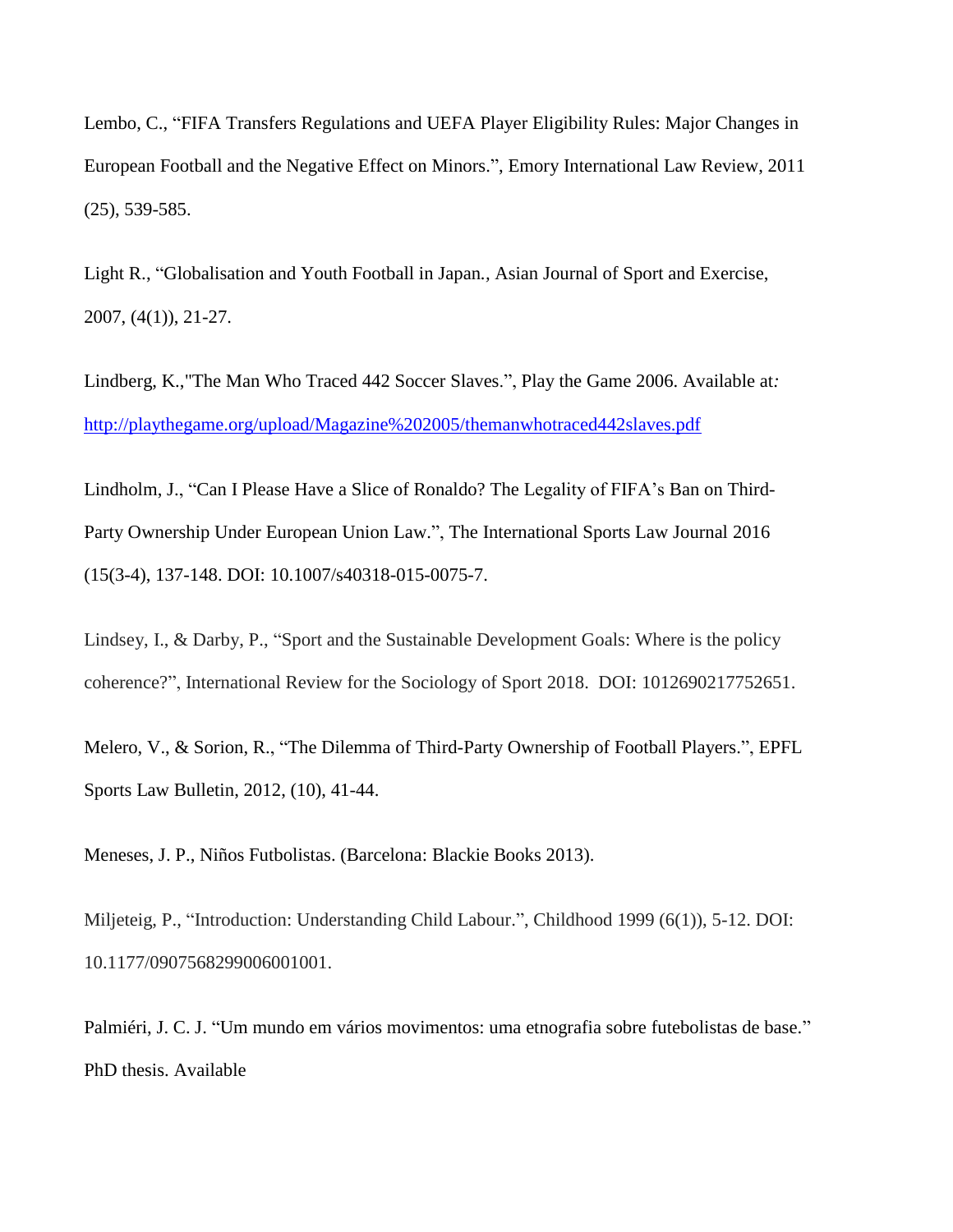at[:https://repositorio.ufscar.br/bitstream/handle/ufscar/7291/TeseJCJP.pdf?sequence=1&isAllow](https://repositorio.ufscar.br/bitstream/handle/ufscar/7291/TeseJCJP.pdf?sequence=1&isAllowed=y)  $ed=y$ 

Pitchford, A., Brackenridge, C., Bringer, J. D., Cockburn, C., Nutt, G., Pawlaczek, Z., & Russell, K., "Children in Football: Seen but not heard.", Soccer & Society 2004 (5(1)), 43-60. DOI: 10.1080/14660970512331390994.

Phillips, T. "China aims for football glory with academy based on Barcelona's'", *Guardian*, 6 March 2017.

Poli, R., "The Football Player's Trade as Global Commodity Chain. Transnational Networks from Africa to Europe. Université de Neuchâtel 2005a. Available at:

[https://doc.rero.ch/record/7825/files/Poli\\_Raffaele\\_-](https://doc.rero.ch/record/7825/files/Poli_Raffaele_-_The_football_player_s_trade_20070524.pdf)

The football player s trade 20070524.pdf

Poli, R., "Agents and Intermediaries" in Chadwick S (ed.) Managing Football: An International Perspective. (Oxford: Butterworth Heinemann, 2010a).

Poli, R., "The Migrations of African Football Players to Europe: Human Trafficking and Neocolonialism in question." Paper presented at Football for Development. Vienna, Austria 2010b. Available at: [http://www.footballfordevelopment.net/uploads/tx\\_drblob/storage/Poli\\_migration](http://www.footballfordevelopment.net/uploads/tx_drblob/storage/Poli_migration-of-African-football-players_01.pdf)[of-African-football-players\\_01.pdf](http://www.footballfordevelopment.net/uploads/tx_drblob/storage/Poli_migration-of-African-football-players_01.pdf)

Poli, R, and Besson, R., "From the South to Europe: A Comparative Analysis of African and Latin American Football Migration", in Falcous, M, and Maguire, J. (eds.) Sport and Migration: Borders, Boundaries and Crossings. (London; Routledge 2011).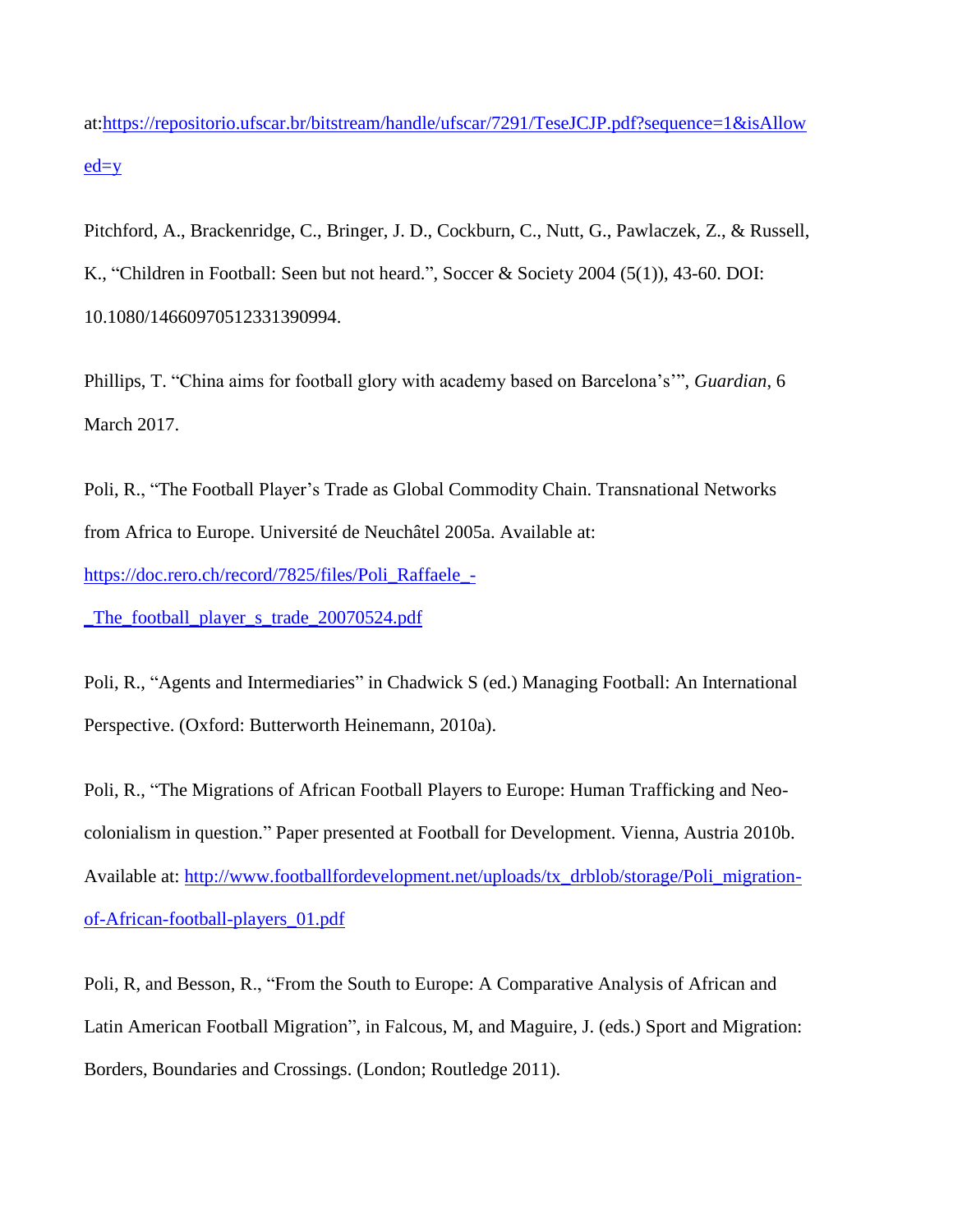Rial, C., "Circulation, Bubbles, Returns: the Mobility of Brazillians in the Football System", in R. Elliot and J. Harris (eds.) Football and Migration: Perspectives, Places, Players. *(*London; Routledge 2014).

Robalinho, M., Third-Party Ownership of Football Players: Why are the Big Actors in the Football Market Afraid? (Booktango.2013).

Rowe, M., "The Beautiful Game?", Geographical, 2016 (88 (11)), 33-39.

Shrestha, B. and Giron, G., "Regional Capacity Building Workshop on Monitoring and Evaluation Tools and Mechanisms", Save the Children 2006. Available at: <https://resourcecentre.savethechildren.net/sites/default/files/documents/1761.pdf>

Stafford, A., Alexander, K., & Fry, D., "There Was Something That Wasn't Right Because That Was The Only Place I Ever Got Treated Like That': Children and Young People's Experiences of Emotional Harm in Sport.", Childhood 2015 (*22*(1)), 121-137. DOI: 10.1177/0907568213505625.

Trumper, R and Wong, L. L., "Transnational Athletes: Celebrities and Migrant Players in Fútbol and Hockey", in Falcous, M, and Maguire, J. (eds.) Sport and Migration: Borders, Boundaries and Crossings (London: Routledge 2011).

Van der Meij, N and Darby, P., "Getting in the game and getting on the move: Family, the intergenerational contract and football academies in Ghana.", Sport in Society 2017 (20(11)), 1580- 1595. DOI: 10.1080/17430437.2017.1284807.